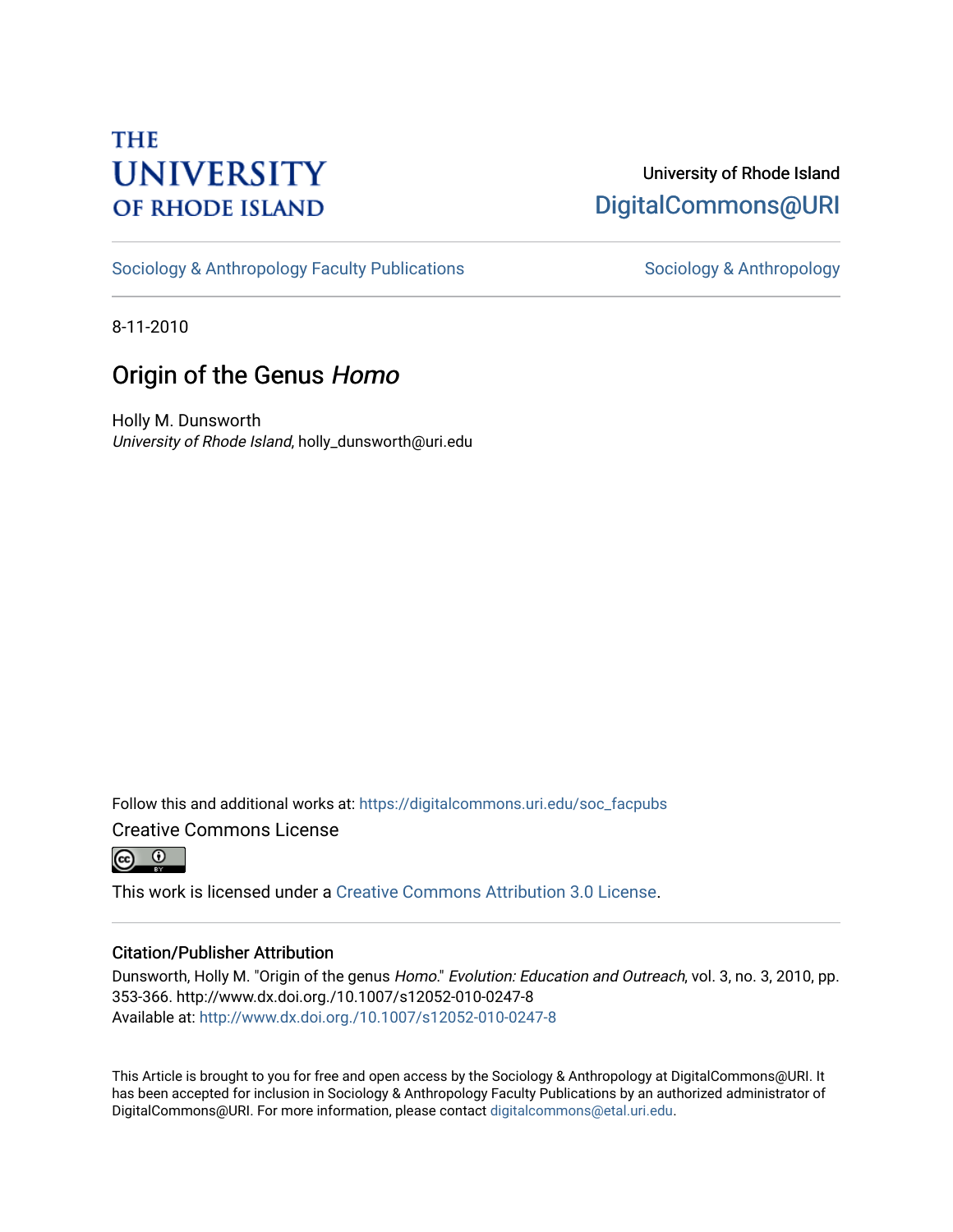ORIGINAL SCIENTIFIC ARTICLE

## Origin of the Genus Homo

Holly M. Dunsworth

Published online: 11 August 2010  $©$  Springer Science+Business Media, LLC 2010

Abstract The origin of the genus *Homo* in Africa signals the beginning of the shift from increasingly bipedal apes to primitive, large-brained, stone tool-making, meat-eaters that traveled far and wide. This early part of the human genus is represented by three species: Homo habilis, Homo rudolfensis, and Homo erectus. H. habilis is known for retaining primitive features that link it to australopiths and for being the first stone tool makers. Little is known about H. rudolfensis except that it had a relatively large brain and large teeth compared to H. habilis and that it overlapped in time and space with other early *Homo*. Our understanding of the paleobiology and evolution of the larger-brained H. erectus is enhanced due to its rich fossil record. H. erectus was the first obligate, fully committed biped, and with a body adapted for modern striding locomotion, it was also the first in the human lineage to disperse outside of Africa. The early members of the genus *Homo* are the first to tip the scale from the more apish side of our evolutionary history toward the more human one.

Keywords Paleoanthropology  $Homo H.$  habilis. H. rudolfensis · H. erectus · Pleistocene · Oldowan · Acheulean . Bipedalism . Encephalization

### Introduction

For the first, four million years or so of hominin evolution, the hominin fossil record is characterized by, among other

H. M. Dunsworth  $(\boxtimes)$ 

Department of Anthropology, Northeastern Illinois University, 5500 N St. Louis Ave, Chicago, IL 60625, USA e-mail: h-dunsworth@neiu.edu

trends, canine reduction and postcranial metamorphosis in the following genera: Sahelanthropus, Orrorin, Ardipithecus, Australopithecus, and Paranthropus. As the Pliocene epoch came to a close and global climate was shifting at about 2.5 million years ago (deMenocal [2004\)](#page-12-0), there is a concomitant change in the hominin fossil record. In this increasingly cooler world, something new, both anatomically and behaviorally, emerged. This is the origin of the genus Homo.

Of the earliest members of the genus Homo, the bestknown species are Homo habilis, Homo rudolfensis, and Homo erectus (Table [1\)](#page-2-0). Listed roughly in order of their earliest appearance from oldest to youngest, these three species are the focus of this review. The first two species are the most primitive. Compared to what is known about H. erectus, little is known about how they differ in anatomy and behavior from one another and from preceding australopiths. Although it was anatomically and behaviorally primitive compared to modern humans, H. erectus signifies a major shift in hominin evolution, most notably through increased brain and body size and increasingly complex tools and behaviors.

It is generally agreed upon that  $H$ . habilis, spanning from 2.3 to 1.4 million years ago, is descended from a species of Australopithecus. If H. habilis evolved in East Africa, then Australopithecus afarensis and Australopithecus garhi are its possible ancestors, but if H. habilis evolved in South Africa, then Australopithecus africanus and Australopithecus sediba are candidates. Future fossil discoveries will probably answer this question. However, based on what is already known about H. habilis, it widely accepted that it is the common ancestor of all later species in the genus Homo including our own, Homo sapiens.

H. habilis and H. rudolfensis—the poorly understood, but slightly larger species dated to about 1.9 million years ago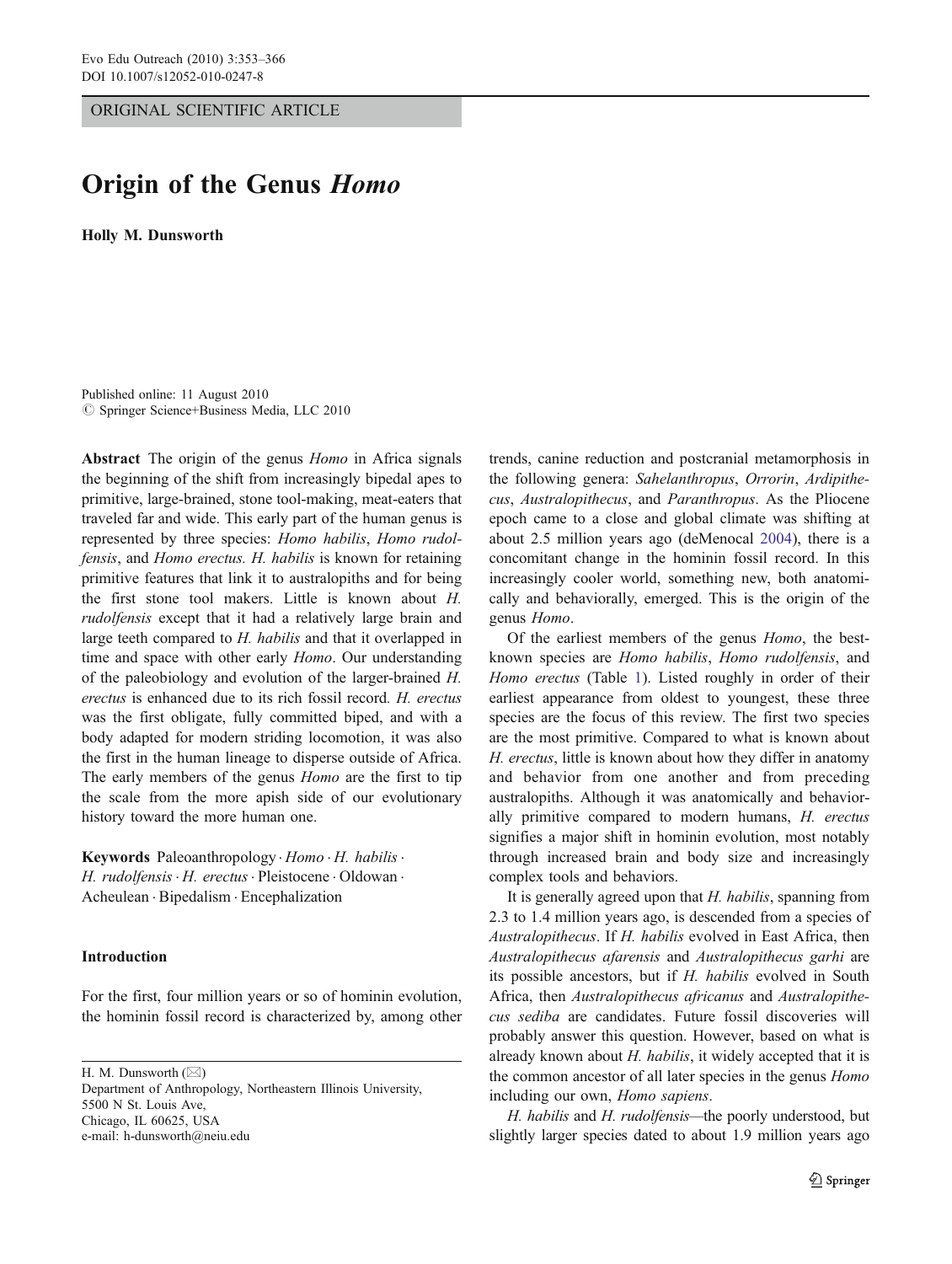<span id="page-2-0"></span>

| Table 1 Early genus Homo |                          |                                                                                                                                                                                                                                                                                                                                                                                                                                                                                                                      |                                                                    |                                                                                                                                                                                                                                                                                                                                                                                 |
|--------------------------|--------------------------|----------------------------------------------------------------------------------------------------------------------------------------------------------------------------------------------------------------------------------------------------------------------------------------------------------------------------------------------------------------------------------------------------------------------------------------------------------------------------------------------------------------------|--------------------------------------------------------------------|---------------------------------------------------------------------------------------------------------------------------------------------------------------------------------------------------------------------------------------------------------------------------------------------------------------------------------------------------------------------------------|
| Species                  | Millions of<br>years ago | Key specimens                                                                                                                                                                                                                                                                                                                                                                                                                                                                                                        | Alternative taxonomy                                               | Key sites                                                                                                                                                                                                                                                                                                                                                                       |
| Homo habilis             | $2.4 - 1.4$              | hand); OH 8 (foot); OH 16 (cranium); OH 24 (cranium);<br>KNM-ER 42703 (maxilla); OH 7 (type; parts of skull,<br>KNM-ER 1805 (cranium); KNM-ER 1813 (cranium);<br>OH 62 (partial skeleton); OH 65 (maxilla);<br>SK 847 (cranium)                                                                                                                                                                                                                                                                                      | Australopithecus<br>habilis; Homo<br>rudolfensis                   | Omo, Ethiopia; Ileret and Koobi Fora, Kenya; Olduvai<br>Gorge, Tanzania; Drimolen, Sterkfontein, and<br>Swartkrans, South Africa                                                                                                                                                                                                                                                |
| Homo rudolfensis         |                          | cranium); UR 501 (mandible)<br>KNM-ER 1470 (type;                                                                                                                                                                                                                                                                                                                                                                                                                                                                    | Australopithecus<br>Homo habilis;<br>rudolfensis                   | Koobi Fora, Kenya; Uraha, Malawi                                                                                                                                                                                                                                                                                                                                                |
| Homo erectus             | $1.8 - 0.4$              | Zhoukoudian XII (calvaria); D2280 (calvaria); D2282 (cranium);<br>D2700 (cranium); D3444 (cranium); KNM-ER 992 (mandible);<br>KNM-OG 45500 (cranial vault); KNM-WT 15000 (skeleton);<br>KNM-ER 3883 (cranium); KNM-ER 42700 (cranial vault);<br>Ngandong 13 (cranial vault); Sangiran 2 (cranial vault);<br>KNM-ER 1481 (femur); KNM-ER 3733 (cranium);<br>Sangiran 17 (cranium); Trinil 2 (type; skullcap);<br>Perning 1 (calvaria); Ngandong 7 (cranial vault);<br>OH 28 (partial pelvis)<br>OH 9 (cranial vault); | Homo georgicus;<br>Homo ergaster;<br>Homo erectus<br>sensu stricto | Trinil, Java, Indonesia; Zhoukoudian, Hexian, Nanjing,<br>Awash, Ethiopia; Ileret, Koobi Fora, Olorgesailie, and<br>Mojokerto, Ngandong, Sambungmachan, Sangiran, and<br>and Gongwangling, China; Narmada, India; Dmanisi,<br>Georgia; Salé, Morocco; Buia, Eritrea; Daka, Middle<br>West Turkana, Kenya; Olduvai Gorge, Tanzania;<br>Sterkfontein and Swartkrans, South Africa |



The exceptionally large-toothed and strong-jawed robust australopiths (Paranthropus, which also descended from an earlier Australopithecus species), with their distinct dietary niche, one of tough nuts, seeds and fruits and fibrous vegetation, continued to thrive in some of the same localities as these species of early Homo, but they remained evolutionarily separate. Early Homo is distinguishable from contemporaneous robust australopiths by their smaller teeth and jaws and by larger cranial capacity.

(Fig. 1 ) —are restricted to East and South Africa. However, H. erectus, which diverged from H. habilis around 1.8 million years ago, marks the first hominin to disperse

Because it is more derived, H. erectus is more easily distinguished from earlier hominins and Paranthropus not just in craniodental anatomy but in body proportions and postcranial morphology as well. H. erectus is nearly modern in its postcranial anatomy, with few exceptions. Within Africa, early *H. erectus* overlapped with the two other species of early Homo but eventually far outlasted them. Outside of Africa, H. erectus fossils are the most primitive hominins yet discovered, and remains have been recovered from sites across Eurasia and Indonesia, beginning as early as about 1.8 million years ago and spanning over one million years, disappearing in Asia by about 400 thousand years ago (Shen et al. [2009](#page-14-0)). It is possible that the last H. erectus may have survived in Indonesia as recently as 30,000 years ago (Swisher et al. [1996](#page-14-0)), after H. sapiens had already reached the region, but this date is controversial and may be soon replaced by a much older estimate of about 550,000 years ago (Indriati et al. [2010\)](#page-13-0). Regardless of its extinction date, H. erectus



Fig. 1 Both found in the early 1970s at sites at Koobi Fora, Kenya, these skulls, from left to right, of H. habilis (KNM-ER 1813) and H. rudolfensis (KNM-ER 1470) represent the variation in size exhibited by early Homo. Photographs by Alan Walker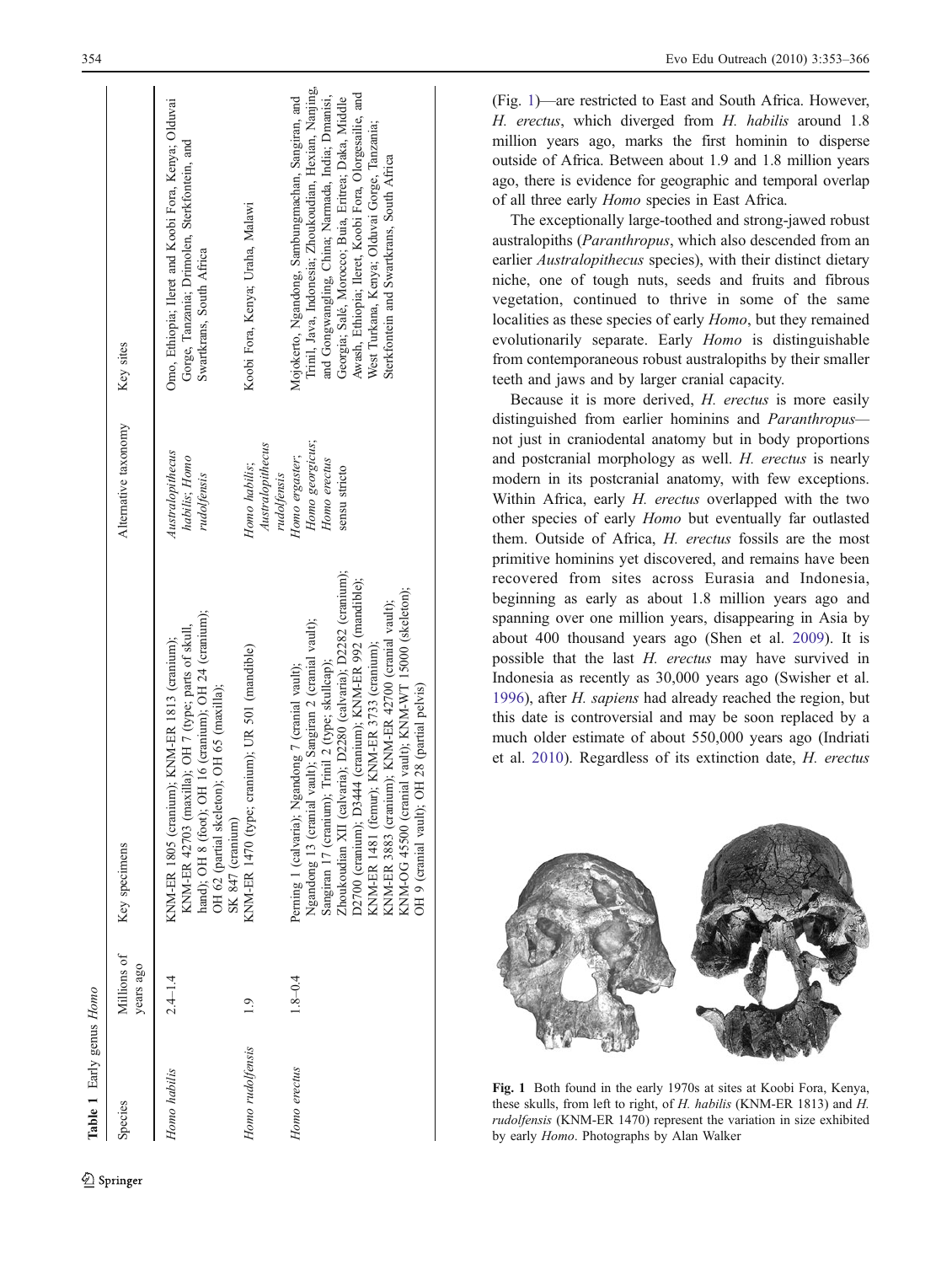thrived and evolved across the tropical and temperate regions of the Old World with a much wider geographic distribution than any preceding hominins.

As with so many mammalian extinctions in the Pleistocene fossil record, it is unclear why H. erectus did not survive to the present day, except that later species of Homo had much bigger brains, much more sophisticated technology, and either indirectly or directly out-competed H. erectus at being big-brained, bipedal, stone tool-making hominins.

Because the fossil record is denser for this species, the variation in H. erectus is better understood than in any of the earlier hominins. A growing proportion of researchers employ a separate species name for the earliest members of H. erectus that tend to be smaller and are found mostly in Africa; they call these Homo ergaster (Tattersall [2007](#page-14-0); for discussion see Dunsworth and Walker [2002\)](#page-12-0). This scheme implies that *H. ergaster* in Africa is ancestral to, or is a sister group to, H. erectus in Asia. However, in this review, large-brained, large-bodied members of the genus Homo found across the Old World are considered to display regional, not species-level, variation, and are all described as H. erectus (following Antón [2003](#page-11-0)). Under this hypothesis, regional variation in H. erectus cranial features and body size, as in H. sapiens, are the result of drift, gene flow, and selection working differently in geographically dispersed populations.

The evolutionary lineage leading to later Homo, including Neanderthals and H. sapiens, split from a population of H. erectus, probably living in Africa. With future fossil discoveries across the Old World, this geographic interpretation for H. erectus origins may change, but the phylogenetic hypothesis for its relationship to humans is unlikely to be overturned soon.

### Identification and Morphology

The genus *Homo* originated some time between 3.0 and 2.5 million years ago (Grine and Fleagle [2009\)](#page-12-0). Although there are no definitive specimens of Homo from this time period, the Homo lineage most likely diverged in Africa because the earliest putative Homo fossils are all African.

Candidates for earliest Homo (Kimbel [2009\)](#page-13-0) include (a) Sts 19, a cranial fragment from Member 4 at Sterkfontein, South Africa dated to about 2.7–2.5 million years ago; (b) KNM-BC 1, a temporal bone fragment from the Chemeron Formation in Kenya dated to about 2.4 million years ago; (c) UR 501, a mandible with teeth from Uraha, Malawi dated to between 2.5 and 1.9 million years ago; (e) A.L. 666-1, a maxilla with teeth from the Hadar Formation in Ethiopia dated to about 2.3 million years ago; (f) teeth from the Shungura Formation, Ethiopia, dated to about 2.4–2.0 million years ago; (g) a partial cranium with teeth (attributed to A. garhi; Asfaw et al. [1999](#page-12-0)) and associated limb bones from the Hata Member, Bouri Formation of Ethiopia, dated to about 2.5 million years ago.

Another candidate for earliest Homo has recently been announced. The remains of two partial skeletons from Malapa, South Africa, dated to 1.9 million years ago, have been attributed to A. sediba (Berger et al. [2010\)](#page-12-0), but their Homo-like traits (e.g., small premolars and molars and derived bipedal traits in the pelvis and legs) beckon researchers to test the hypotheses that these finds belong either to the ancestor of Homo or to the genus Homo.

None of the candidates for earliest Homo lands firmly in the known range of anatomical variation for H. habilis, H. rudolfensis, or H. erectus. However, they all show arguable links to the genus Homo and arguable differences from australopiths. Without the discovery of more fossils, these issues will not be resolved easily (Fig. [2](#page-4-0)).

In 1964, Louis Leakey, Philip Tobias, and John Napier were the first to tackle the question of where Australopithecus ends and Homo begins (Leakey et al. [1964\)](#page-13-0). The discovery of some associated cranial fragments, a mandible, and wrist and hand bones (OH 7; see Susman [2008\)](#page-14-0) from Bed I of Olduvai Gorge, dated to about 1.75 million years ago, spurred these authors to carve out a definition of the genus Homo that accounted for its primitive beginnings in a brand new species H. habilis. Until this time, there were no specimens of early *Homo* on record that were more primitive than H. erectus. Subsequently, there was a flood of early Homo discoveries in East Africa (Leakey [1961](#page-13-0), [1971,](#page-13-0) [1973a,](#page-13-0) [b](#page-13-0), [1974,](#page-13-0) [1976;](#page-13-0) Leakey and Leakey [1964;](#page-13-0) Day [1971](#page-12-0); Leakey et al. [1971;](#page-13-0) Leakey and Wood [1973](#page-13-0); Day and Leakey [1974;](#page-12-0) Day et al. [1975;](#page-12-0) Johanson et al. [1987](#page-13-0)). These new fossils contributed to the wide acceptance of H. habilis, but not until after 15 years of resistance (Tobias [2009\)](#page-14-0).

Leakey, Tobias, and Napier argued that what they had found was not as large-brained or bodied as H. erectus, a species which was poorly known at the time, but it was not as primitive and apelike as the australopiths either. Thus, they laid some ground rules for what constituted the genus Homo. First of all, brain size had to be above 600 cubic centimeters, which is greater than in all known australopiths, as understood both then and now (Holloway [2000\)](#page-12-0). Plus, the bones of the skull had to be smooth and rounded, lacking the crests displayed on australopiths.

Beyond cranial morphology, the second criterion for belonging to the genus Homo, they argued, should be stone tool-making ability, which indicates an increase in behavioral and cognitive complexity associated with the larger brain. Although no one has discovered a fossil hominin skeleton holding a stone tool, those found near fossil hominins are attributed to them.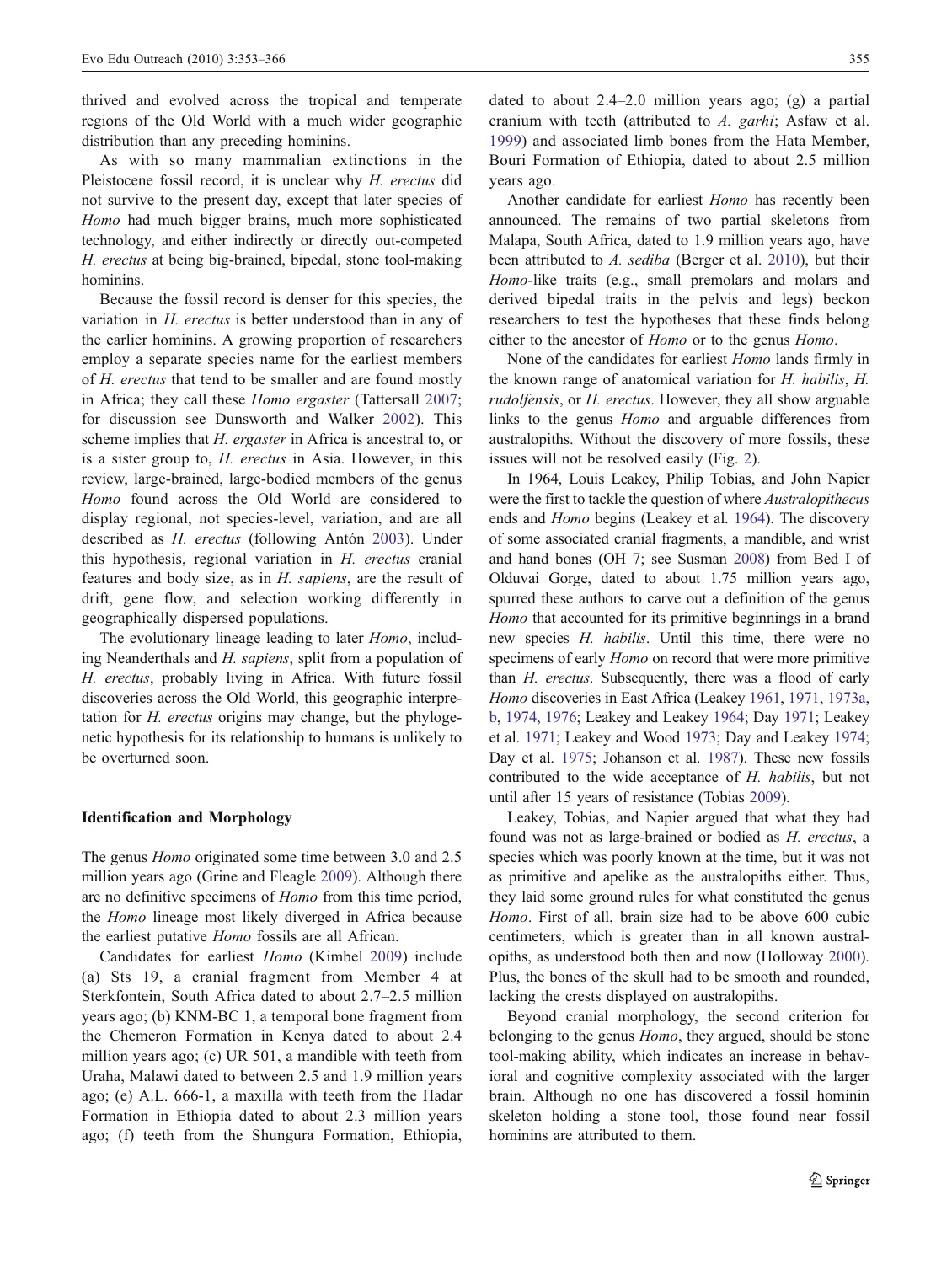<span id="page-4-0"></span>Among the several candidates for earliest *Homo*, arguably the best is the maxilla or upper jaw, A. L. 666-1, from the Afar region of Ethiopia. Dating to 2.33 million years ago, A.L. 666-1 is more similar to later dental specimens deemed *Homo* than to those of *Australopithecus* or *Paranthropus* (Kimbel et al. 1996).

However, there is an even earlier specimen that is a contender for oldest *Homo*: KNM-BC 1, from the site of Chemeron in the Baringo region of Kenya. It is merely the part of the temporal bone of the skull with the external auditory meatus (the ear hole) and the mandibular joint preserved. Normally, a small, isolated, and broken fossil gets little attention, but this one has seen decades of debate thanks, in large part, to its date of about 2.4 million years ago (Deino and Hill 2002), which coincides with the disappearance of australopiths in East Africa.

Initially, KNM-BC 1 was described as simply an indeterminate species within the family Hominidae (Tobias 1967), but this has been followed by a cascade of interpretations including *A. africanus*  (Howell 1972, 1978),*Australopithecus cf. boisei* (Day 1986), *Paranthropus boisei* (Tobias 1991), *Homo* (Hill et al. 1992), *H. habilis* or *H. rudolfensis* (Wood 1999; Sherwood et al. 2002), *Homo* (Sherwood et al. 2002), *Australopithecus* (*Paranthropus*) species indeterminate (Lockwood et al. 2002), and also *Paranthropus aethiopicus, A. garhi* (which has been hypothesized to be ancestral to *Homo*; Kimbel 2009; Asfaw et al. 1999), or *Homo* (Dunsworth 2002). The debate over KNM-BC 1 does not symbolize the incompetence of paleoanthropologists. Instead, it illustrates the need for more fossils since there are few specimens on record with the same anatomy preserved for comparison. Furthermore, it highlights the difficulty in distinguishing the earliest members of the genus *Homo* from australopiths.

Fig. 2 Hard to find and even harder to recognize

Leakey and colleagues also suggested that the face and mandible of the genus Homo should be smaller than australopiths, more like H. erectus and H. sapiens and that the postcranial skeleton should resemble H. sapiens (few postcranial elements of H. erectus were known at the time). The partially preserved foot skeleton (OH 8) showed that H. habilis had fully adapted feet for walking bipedally, unlike preceding australopiths, which still had some primitive traits (like a slightly divergent big toe) despite their regular upright locomotion.

These standards were useful at a time when the fossil record was sparse and, thus, told a simpler story. But now that the fossil record has grown and the picture has become much more complex, these first standards for early *Homo* are no longer as effective for sorting out which fossils belong to the genus Homo and which belong to other genera.

Part of the difficulty lies in the parts preserved. None of the late Pliocene candidates for earliest Homo preserves the means for estimating brain size, so there is no way of tracking brain size expansion in the fossil record at this time. Moreover, the only two candidates for earliest *Homo* 

that preserve postcranial elements have already been attributed to Australopithecus despite the presence of some derived anatomical trends compared to australopiths (e.g., the humanlike humerofemoral length index of the Bouri remains; Asfaw et al. [1999\)](#page-12-0). The only candidate for earliest Homo to be recovered in loose association with stone tools (not the tools themselves, but butchered bones) has been attributed to Australopithecus. This behavioral criterion may be the weakest of all of the original standards since the earliest tools on record, from as early as 2.6 million years ago in Gona, Ethiopia (Semaw et al. [1997,](#page-13-0) [2003\)](#page-14-0), predate the candidates for earliest Homo by at least 100,000 years. What is more, the earliest stone tools do not exactly track brain size evolution since they predate the earliest evidence for significantly larger brains by at least 700,000 years.

Drastic changes—such as the full-body adaptation to bipedalism and the development of a larger brain—would be more conspicuously played out in the fossil record if more creatures were preserved as complete individuals. In reality, paleontologists are given only bits and pieces with which to reconstruct the experiment that nature performed millions of years ago. As a result of the imperfect preservation of the fossil record, most specimens of early Homo are teeth, jaws, and skull fragments, the anatomy of which cannot directly or easily speak to bipedalism or brain size.

Teeth are the most abundant items in the fossil record. Tooth enamel is made of a durable substance, hydroxyapatite, which is much better at withstanding the chemical and physical degradation that occurs during the fossilization process than bones are. Fortunately, teeth also evolve and adapt relatively rapidly, so paleontologists can use tooth morphology to diagnose species—like H. habilis, H. rudolfensis, and H. erectus—without needing to find complete skulls or entire skeletons.

To recognize that a tooth or jaw from the late Pliocene and onward is a member of the genus Homo and not Australopithecus or Paranthropus, it must be more humanlike and less apelike than those genera. This suite of traits includes smaller teeth overall, relatively smaller molars and premolars compared to the incisors, further reduced canines than earlier hominins, thick enamel, and a parabolic dental arcade. That is, the teeth form a horseshoe shape rather than a v-shape or a u-shape, as in earlier hominins and in nonhuman apes. As described below, particular features of the dentition, the jaws, the cranium, the cranial capacity, and the postcranial morphology distinguish H. habilis, H. rudolfensis, and H. erectus from one another.

#### Homo habilis

H. habilis was a small-bodied biped, with a brain larger than Australopithecus and Paranthropus, averaging over 600 cubic centimeters. However, because of some crania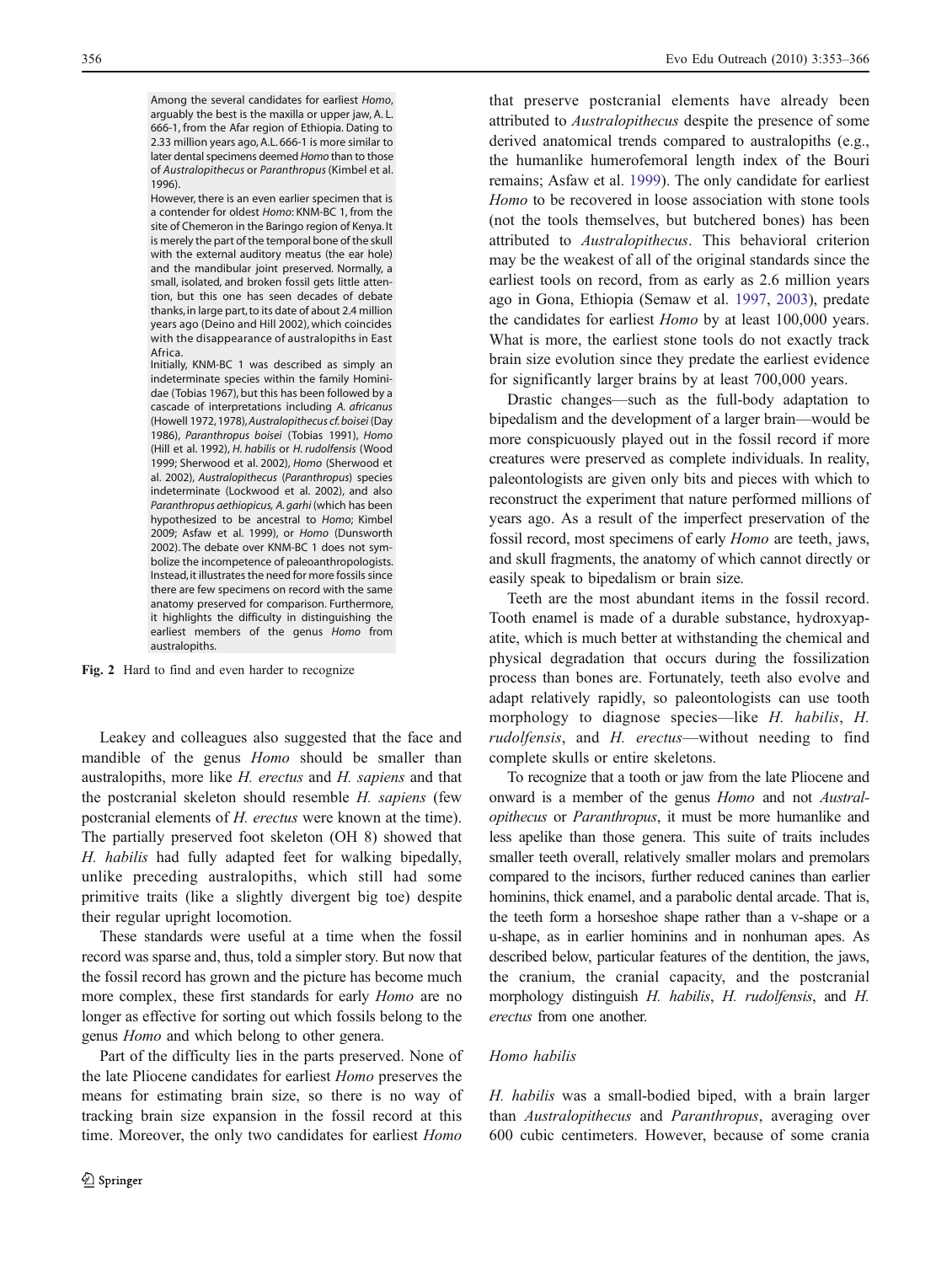like KNM-ER 1813 which has a cranial capacity of only 510 cubic centimeters, the range of variation overlaps with the other genera (Holloway [1983;](#page-12-0) Miller [1990\)](#page-13-0).

Despite its small brain size, KNM-ER 1813 shares features with other, larger-brained cranial representatives of H. habilis (e.g., OH 24) that characterize the species: the roundness of the brain case, the small size of the orbits, and the degree of prognathism or projection below the nose, which is still more pronounced in H. habilis than in later Homo. Like its australopith ancestors, H. habilis still had large teeth, some specimens rivaling australopiths, but the molars are narrower and the third molars are reduced in size (Wood [1992\)](#page-14-0).

Body size and limb proportions that have been reconstructed from the partial H. habilis skeleton from Olduvai Gorge (OH 62; Johanson et al. [1987\)](#page-13-0) are unlike *H. erectus* (Larson [2009](#page-13-0)). However, this individual is so fragmentary that it is often disregarded in analyses of hominin body size (Jungers [2009\)](#page-13-0). In general, body mass estimates are difficult to make, given the paucity of postcranial fossils for this species, but a generally accepted estimate is 34 kilograms (75 pounds), and this is smaller than estimates for Australopithecus and Paranthropus (which fall between 36 and 44 kilograms or 79 and 97 pounds) and are much smaller than those for H. erectus (which fall between 56 and 75 kilograms or 123 and 165 pounds; Ruff et al. [1997](#page-13-0)).

This small-bodied species also had long arms and retained some features seen in earlier hominins, linked to remnant arboreal behaviors. Shoulder elements from Olduvai Gorge (OH 48) and Koobi Fora (KNM-ER 3735) show that H. habilis retained primitive australopith-like morphology and was unlike all other *Homo* (Larson [2009](#page-13-0)). That the postcranial morphology of H. habilis is not humanlike, nor is it even H. erectus-like, is the reason why debate persists over its degree of arboreality and its adaptations for climbing (Ruff [2009;](#page-13-0) Carlson et al. [2010](#page-12-0)).

### Homo rudolfensis

Very little is known about H. rudolfensis. The species is only represented by a toothless cranium from Koobi Fora, Kenya (KNM-ER 1470) and a mandible from Malawi (UR 501). The cranial capacity of KNM-ER 1470 is estimated at 752 cubic centimeters (Holloway [1983](#page-12-0)), and although the teeth are not preserved, the alveoli (or tooth sockets) are large, reflecting the large teeth they once contained. Some postcranial elements have been attributed to the species by some researchers, but there is weak general support for this practice. As more and more H. habilis and H. erectus fossils are discovered, there are increasing calls for KNM-ER 1470 to be subsumed into H. habilis (Fig. 3) and the status of H. rudolfensis as a valid, distinct species of early Homo is open for debate (Tobias [2009](#page-14-0); Baab [2008a](#page-12-0)). Future discoveries will certainly help answer questions about this species.

As decades of paleontological discoveries can attest, one fossil can change our understanding of evolution dramatically. Perceptions of early *Homo* are closer than ever to a major renovation thanks to some recent discoveries. For example, in 2003, Blumenschine et al. (2003) reported on the discovery of a new *H. habilis* maxilla from Olduvai Gorge, designated OH 65, that looks very similar to KNM-ER 1470 (Fig. 1). In their report, they rearranged the taxonomy of early *Homo*. They argued that since OH 65 is as big as and shares other morphology with KNM-ER 1470 and since it is from the same site as the type specimen of *H. habilis*, then KNM-ER 1470 should be considered *H. habilis* too. However, Blumenschine and colleagues did not stop there. Invoking parts of arguments from Leakey et al. (1964) and Wood and Collard (1999), they called for an adaptive zone for *H. habilis* that includes tool use and animal resource exploitation. Under this scheme, *H. habilis* cannot include small-brained, small-toothed specimens, which are not derived enough; *H. habilis*, according to these researchers, should be derived in the anatomical features that correlate with more advanced cognition and behavior. In other words, the authors advocate that we exclude nearly everything that has been traditionally attributed to *H. habilis* from that species (see Table 1) except the actual type specimen (OH 7), their newly discovered maxilla (OH 65) and KNM-ER 1470. In this case, one new fossil may mean a new fate for many others and a new perspective on what constitutes the earliest

Fig. 3 Does one new discovery mean all new textbooks?

#### Homo erectus

*Homo*.

Determined to find the "missing link", Dutch anatomist Eugene Dubois discovered the first remains of H. erectus along the Trinil River on the island of Java, Indonesia (Dubois [1894,](#page-12-0) [1924\)](#page-12-0). Formerly called Pithecanthropus erectus, the skull cap (just the top of the brain case and the browridges) looked small and primitive, especially since there were no australopiths yet on record with which to compare it (see Dunsworth and Walker [2002](#page-12-0)). However, the femur that was associated with the skull cap clearly belonged to an erect, large-bodied hominin.

Subsequent to Dubois' expedition, many more *H. erectus* fossils have been collected from Indonesia (e.g., Sartono [1972\)](#page-13-0), China (e.g., Black [1927,](#page-12-0) [1933;](#page-12-0) Weidenreich [1943,](#page-14-0) [1944\)](#page-14-0), as well as from East, South (e.g., Clarke et al. [1970;](#page-12-0) Hughes and Tobias [1977](#page-13-0)), and North Africa (e.g., Arambourg [1954](#page-11-0), [1955](#page-11-0); Arambourg and Biberson [1956](#page-12-0)), Georgia (Gabunia and Vekua [1995;](#page-12-0) Gabunia et al. [2000;](#page-12-0) Lordkipanidze et al. [2005](#page-13-0), [2007](#page-13-0); Rightmire et al. [2006](#page-13-0)), and possibly India (Sonakia [1984](#page-14-0)). However, far and away the best single specimen of H. erectus is a nearly complete skeleton of a boy from the site of Nariokotome in West Turkana, Kenya (Brown et al. [1985](#page-12-0); Walker and Leakey [1993;](#page-14-0) Fig. [4](#page-6-0)).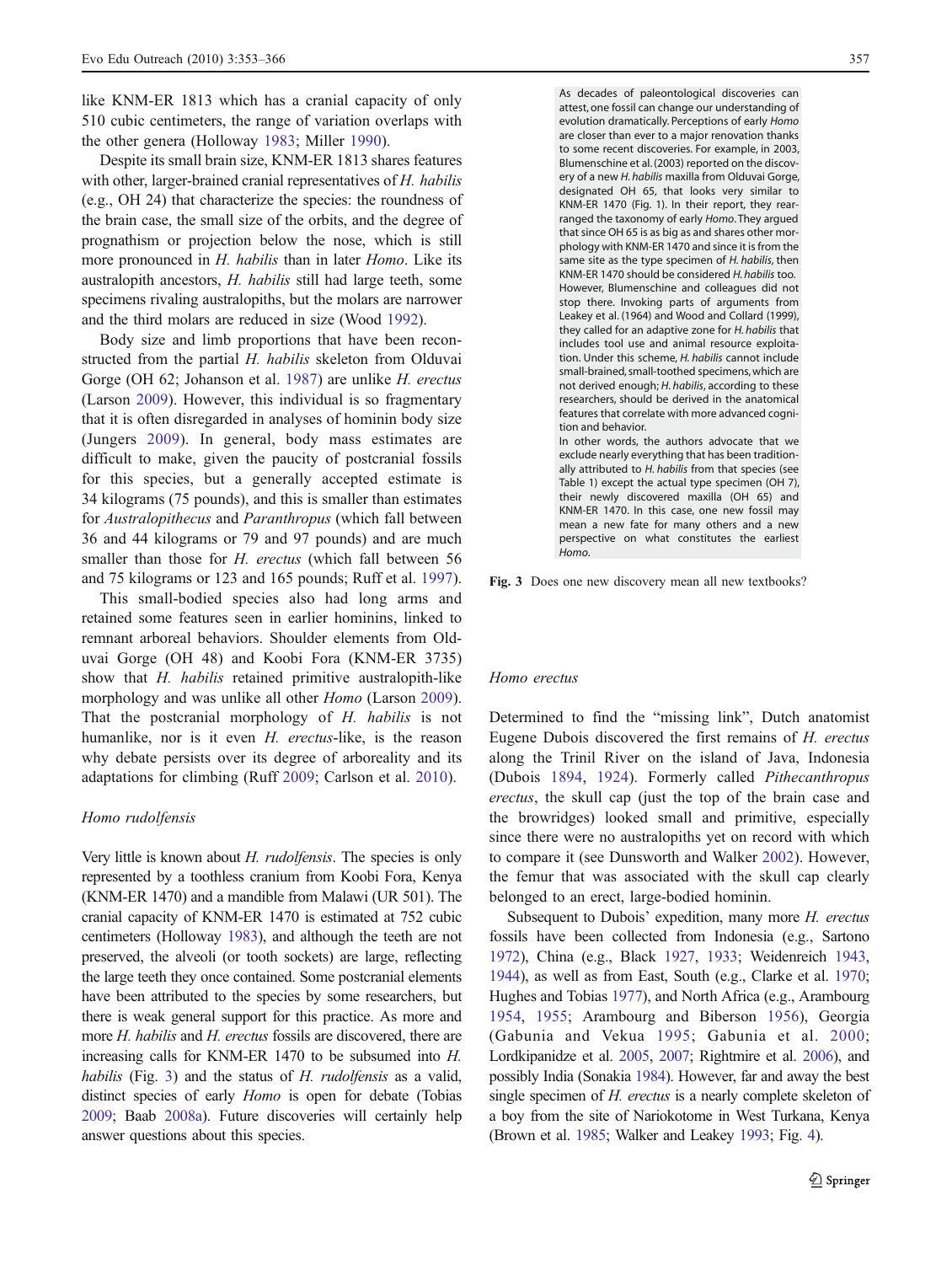<span id="page-6-0"></span>

Fig. 4 The nearly complete skeleton of a young H. erectus, KNM-WT 15000, known as the "Nariokotome boy" and also the "Turkana boy" was discovered by Kamoya Kimeu on the west side of Lake Turkana, Kenya (across the water from Koobi Fora) in the early 1980s. Photograph by Alan Walker

With larger bodies, larger brains, and smaller teeth, most H. erectus fossils are distinct from the other two species of early Homo. H. erectus teeth are smaller than H. habilis and H. rudolfensis, and although the early specimens have large teeth, tooth size decreases through time in the species. The upper incisors of many specimens are shovel-shaped, and this is seen in some modern humans.

H. erectus crania are distinct from H. habilis first and foremost by their larger brain size (700–1,300 cubic centimeters), which begins small and increases through time. They have a thicker browridge which sometimes forms a bony shelf called a supra-orbital torus, and the frontal bone, above the browridge, recedes toward the back. The overall shape of the *H. erectus* cranium is long and low (like an American football) compared to a round  $H$ . sapiens cranium (which is relatively more like a soccer ball), and the widest breadth of the H. erectus cranium is near the ears, which is lower than it is in humans. H. erectus also has a strong torus on the occipital bone at the back of the skull and sometimes has a bony keel running up through the middle of the frontal bone and/or the sagittal suture on the top of the skull. In general, the bones of H. erectus crania are very thick and nearly twice as thick as H. sapiens. Asian H. erectus (or "H. erectus sensu stricto") crania display the above-described cranial architecture more prominently and, as a group, more than H. erectus from other parts of the world. These embellished cranial keels and tori could be developmentally linked to the enhanced brain size that occurs in Asian H. erectus (Spoor et al. [2007\)](#page-14-0).

Although he was not fully grown, the skeleton of the Nariokotome boy (KNM-WT 15000) has provided much insight into the paleobiology of H. erectus (Dean and Smith [2009](#page-12-0)). According to the pattern of ossification of the ends of his long bones (also known as the fusion of his growth plates), his age at death is estimated to have been at 13 years old. However, the microscopic growth increments in his teeth indicate that he was only 8 years old when he died. Together, this evidence suggests that H. erectus grew up faster than H. sapiens (but slower than apes) and therefore achieved benchmarks of growth earlier than modern humans. Moreover, the H. erectus growth curve probably lacked the slowdown, followed by an adolescent growth spurt, typical in humans. The Nariokotome boy, at 8 years old, was probably as behaviorally independent and mature as a young human adult, not an 8-year-old human, so H. erectus had a life history unlike anything alive today (Dean and Smith [2009](#page-12-0)).

Standing about 160 centimeters (which is five feet three inches; but for a shorter estimate, see Ohman et al. [2000\)](#page-13-0), he weighed an estimated 50 kilograms (about 100 pounds). Depending on the growth model used, as an adult, he may have stood 163 centimeters (five feet four inches) tall and weighed 56 kilograms (123 pounds; Graves et al. [2010\)](#page-12-0), which is in line with estimates from adult H. erectus specimens OH 28 and Trinil of about 57 kilograms. However, on the other end of the spectrum in this debate which is currently unfolding, he is hypothesized to have much more growth to achieve, and by adulthood, and he would have stood 175 centimeters (five feet nine inches) and weighed 75 kilograms (165 pounds; Gibbons [2010](#page-12-0)).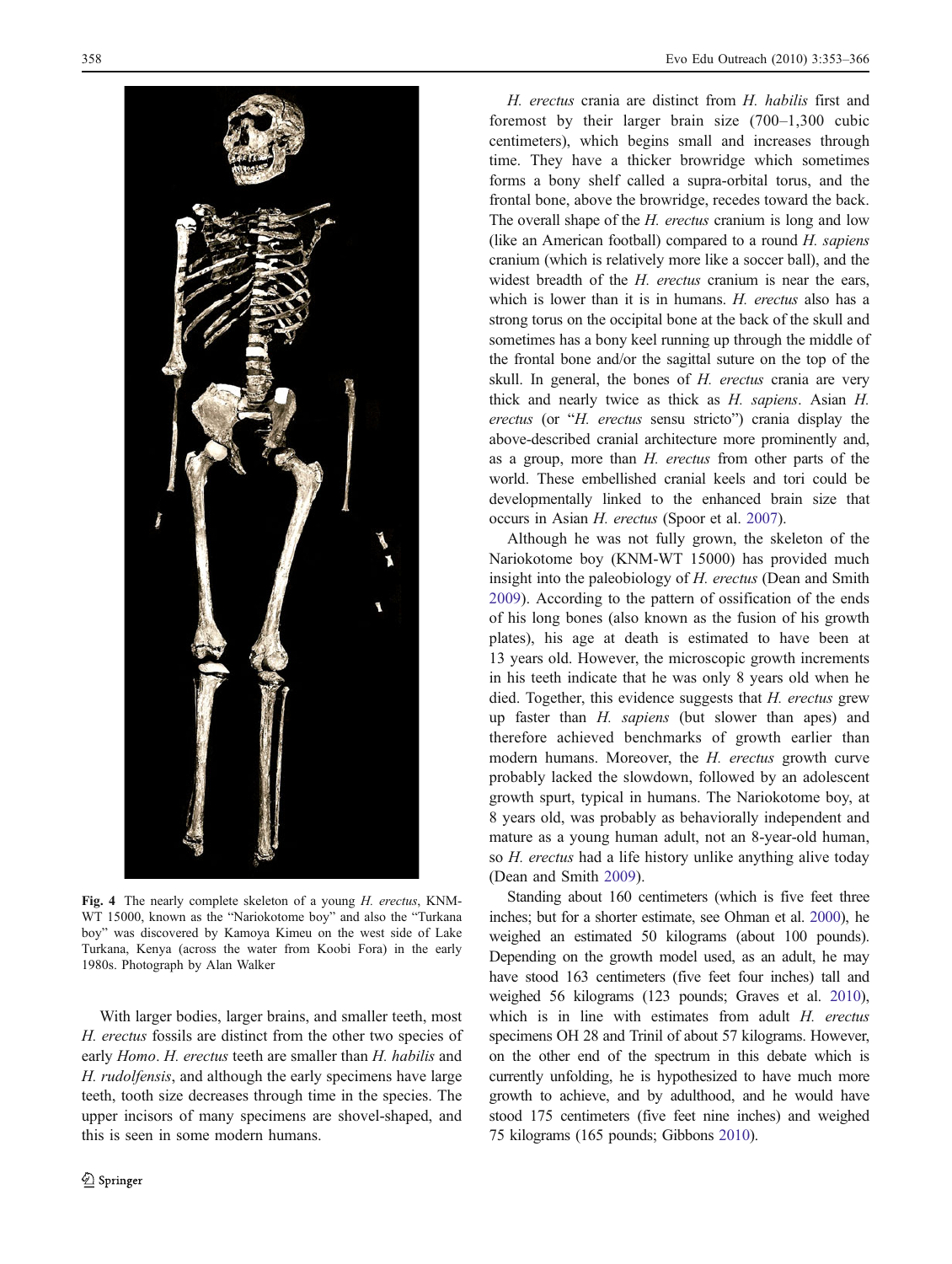The shoulder anatomy of KNM-WT 15000 shows a more humanlike orientation of the glenoid fossa of the scapula. That is, it is less cranially oriented like in earlier hominins and apes (a feature that is linked to climbing and brachiating (or arm-swinging) in trees), but because the clavicle is relatively short, the angle of the shoulder joint is still different than in modern humans. Instead of facing laterally (as in humans), the glenoid fossa in H. erectus is anteriorly oriented (Larson [2009\)](#page-13-0). Although manipulation would not be hindered, the range of motion at the shoulder may have been limited by this scapular configuration combined with the low level of humeral head torsion. This is new, strong evidence against the notion that H. erectus could throw like a modern human (Larson [2009](#page-13-0)), as discussed by earlier workers (Calvin [1983](#page-12-0); Bingham [1999;](#page-12-0) Dunsworth et al. [2003\)](#page-12-0).

### Behavior

Encephalization (an increase in brain size relative to body size) is a well-known trend in many evolutionary lineages. However, no other lineage experienced the degree of encephalization seen in humans today. This trend began in early Homo and is exhibited throughout the evolution of H. erectus. Hypotheses for encephalization in Homo include environmental pressure, predator pressure, social pressure, the opportunities created by dexterous hands, freed from a locomotor role, dietary pressure, the nutritional opportunities created by the increase of meat and marrow in the diet, or a combination of factors. No matter what the selective pressures were, increased brain size is associated with increased behavioral complexity.

The best evidence for behavior complexity in early Homo comes from the archaeological remains and artifacts associated with hominin fossils. H. habilis, the so-called "handyman," as the Latin name is translated, is credited as the first tool maker. These hominins fashioned primitive stone implements, which are dubbed the Oldowan industry for their initial discovery in Olduvai Gorge. Crude Oldowan artifacts, like choppers, flakes, cores, and hammerstones, are rarely associated with zooarchaeological evidence for carnivory (Roche et al. [2009\)](#page-13-0). Moreover, for obtaining meat, early Homo probably scavenged animal carcasses more than it hunted prey. The geographically and temporally widespread use of Oldowan and eventually Acheulean tools suggests that they were used for much more than butchery (Roche et al. [2009\)](#page-13-0). For example, stone tools would have been useful for obtaining and processing plant materials as well. The Oldowan industry, although primitive and simple, showed changed through time and variation in flake production (Roche et al. [2009](#page-13-0); Braun et al. [2008a](#page-12-0), [b\)](#page-12-0), especially through the technological transition to the Acheulean tradition.

Manufacturing tools out of stones is a behavior that no one has been able to link definitively to early Homo to the exclusion of other hominins. Paranthropus fossils are found at some H. habilis sites like those at Olduvai Gorge. Paranthropus may have had the necessary hand anatomy for gripping stones and stone tools precisely and strongly enough to make them and to use them just like Homo. However, there is no clear evidence that the genus regularly engaged in stone tool-making behavior, and this notion is supported by the lack of impact that the extinction of Paranthropus made on the archaeological record (Roche et al. [2009\)](#page-13-0).

To make matters more complicated, the earliest stone tools were discovered from 2.6 million year-old sediments in Gona, Ethiopia (Semaw et al. [2003\)](#page-14-0), and cut-marked bones were collected near the remains of A. garhi in Ethiopia (de Heinzelin et al. [1999](#page-12-0)), preceding the earliest Homo specimens by at least 100,000 years. Of course none of this evidence definitely attributes Oldowan stone tool production to australopiths, but it does put the onus on paleontologists to find earlier specimens of H. habilis, if the species can continue to claim the distinction of first stone tool maker.

Following the Oldowan, stone tools became more diverse and more complex or difficult to manufacture, and the tradition was in full swing by about 1.5 million years ago. This next technological phase in the lithic record is the Acheulean, and *H. erectus* is best associated with these tools in Africa. This new technology features, for example, teardrop-shaped bifaces called "handaxes" (Fig. 5). Showing no signs that they were hafted to handles, yet being circumscribed with sharp edges, handaxes were probably used to process plant materials and to skin and butcher animals. The small, delicate but sharp flakes that were produced during handaxe production were perfect for



Fig. 5 Acheulean tools litter the landscape at the early Pleistocene site of Olorgesailie located in the Great Rift Valley of Kenya. Photograph by the author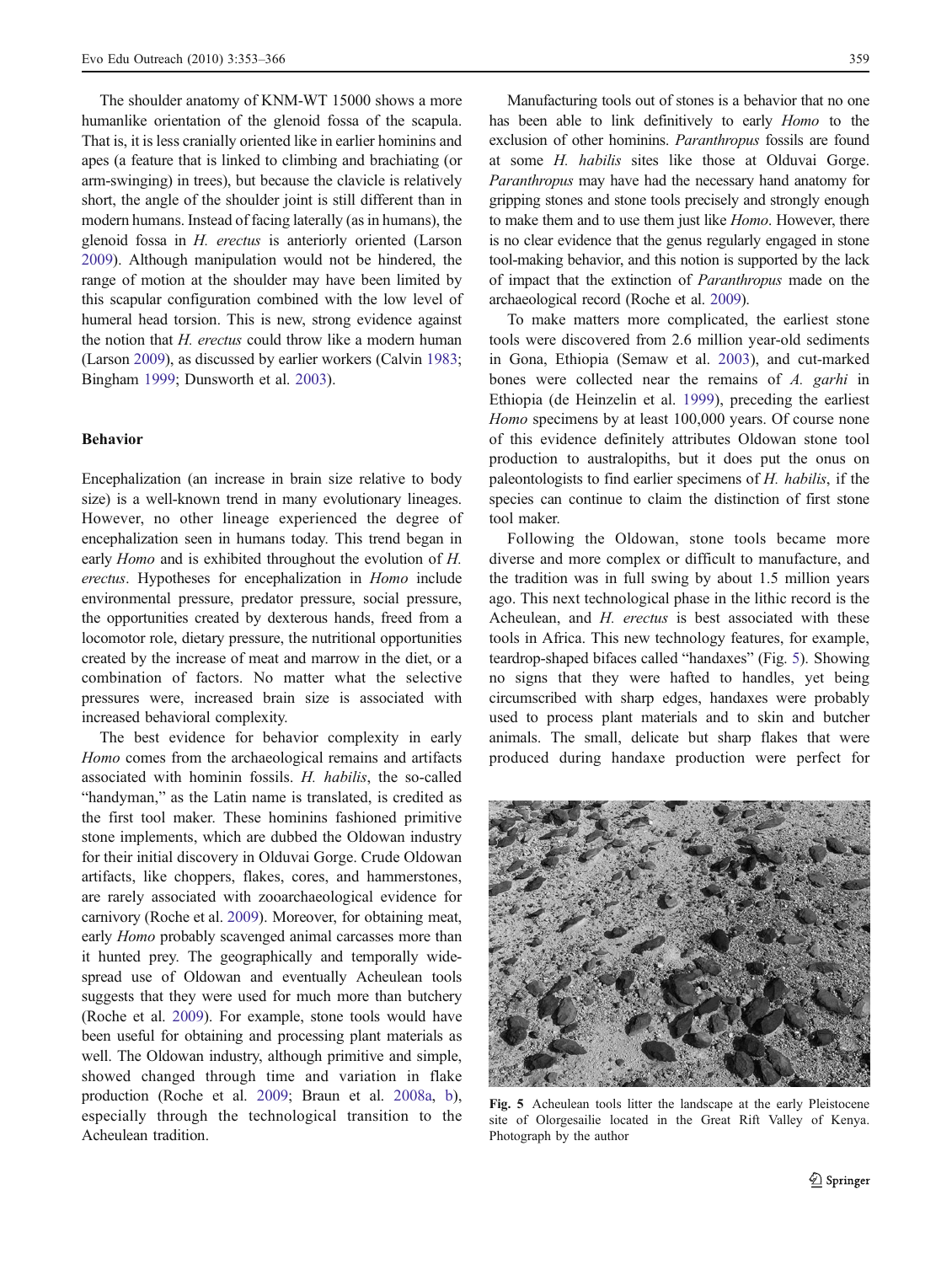squeezing between thumb and forefinger in fine, precision cutting maneuvers.

The more advanced Acheulean tools—named for the site in France where they were initially discovered—are much more difficult to create than Oldowan tools, which look like bashed rocks to non-experts, despite the intention and cognitive power behind their creation. Acheulean bifaces, handaxes, and cleavers, on the other hand, are impossible to dismiss as mere broken rocks and are linked to increased cognitive and behavioral complexity in the hominins that made them.

Handaxes are not found at the early Pleistocene H. erectus sites of Dmanisi, Georgia. In fact, they are rarely found east of India despite the success of H. erectus in these regions. Perhaps the H. erectus that dispersed to East and Southeast Asia left before the technology was adopted in the west. Perhaps these hominins took up different traditions using raw materials that do not preserve as well. For now the debate continues about this east-versus-west phenomenon, which is divided by the "Movius Line" named after the archaeologist who first observed the pattern (Movius [1948](#page-13-0)). However, handaxes, or at least handaxelike artifacts, recovered from Chinese sites dating to about 800 thousand years ago complicate the picture (Hou et al. [2000;](#page-12-0) Wang et al. [2008](#page-14-0); Petraglia and Shipton [2008](#page-13-0); Norton [Bae] and Bae [2008\)](#page-13-0).

With the improvement in stone tool technology, there is also anatomical evidence that H. erectus underwent a dietary shift toward increased carnivory. The cusps on H. erectus molars are steeper than those in australopiths, and this dental topography would have been useful for shearing meat (Ungar [2004\)](#page-14-0) or fracturing tough foods in general (Unger and Scott [2009](#page-14-0)). The evidence from studies of dental microwear, though, does not fully support that early Homo was eating a diet of tough foods. In general, however, dental evidence is consistent with a diet that was variable according to the variable environments in which these hominins were living (Unger and Scott [2009](#page-14-0)).

As mentioned above, the Plio–Pleistocene transition marks a sweeping change in the East African environment, caused by global climate changes (deMenocal [2004;](#page-12-0) Maslin and Trauth [2009\)](#page-13-0). Pulses of climate variability during this period are hypothesized to be linked to species turnover in the mammalian fossil record and to the evolution, variation, and adaptation of Plio–Pleistocene hominins (Maslin and Trauth [2009;](#page-13-0) Vrba [1985,](#page-14-0) [1995;](#page-14-0) Potts [1998a,](#page-13-0) [b](#page-13-0)). On a smaller scale, it is evident that early Homo populations experienced environmental variability.

The cooler Plio–Pleistocene climate opened up the African forests to the kinds of savanna grasslands that are now widespread in sub-Saharan Africa. These early savannas were populated with large grazing herbivores that became regular meals for H. erectus - probably the first hominin to be keenly adapted to these non-forested environments (Reed [1997\)](#page-13-0). Arid, seasonally wet and dry habitats were already occupied by earliest Homo between 2.5 and 2.0 million years ago, and after that hominins preferred increasingly open and wetter grasslands (Reed and Russak [2009](#page-13-0)). Butchered turtles, crocodiles, and fish at a 1.9 million years-old site in Koobi Fora (Braun et al. [2010\)](#page-12-0) support this paleoenvironmental interpretation. Although this particular evidence predates H. erectus, analyses of Ethiopian and South African mammalian fossil assemblages—for example, reconstruction of community composition and biogeochemical analysis of tooth enamel—link the appearance and spread of H. erectus to a marked shift toward increased grasslands and, in general, more open and wetter landscapes (Bobe and Leakey [2009;](#page-12-0) Sponheinmer and Lee-Thorp [2009](#page-14-0)).

Further zooarchaeological evidence supports that H. erectus incorporated animal protein into its diet. Cut marks from stone tools on large mammal bones are distinct from marks left by the teeth of carnivores like big cats, and cutmarked and butchered bones increase in prevalence around the appearance of H. erectus and in association with Acheulean artifacts (Roche et al. [2009\)](#page-13-0). The dispersal of the species beyond the African continent, the development of a much larger roaming range, and the increase in body size are consistent with a shift to a more carnivorous and possibly a predatory model for H. erectus behavior and biology (Shipman and Walker [1989\)](#page-14-0).

These early scavengers and hunters did not yet behave completely like later species of Homo. With the earliest known evidence for fire use at about 780,000 years ago in Israel (Goren-Inbar et al. [2004](#page-12-0)), there is a long gap between the onset of meat-eating and evidence for cooking ability. Furthermore and as mentioned above, H. erectus may not have possessed the ability to successfully incorporate projectiles into its hunting strategy; although its body was adapted for bipedalism, its shoulder was not yet built for the complex and difficult task of overarm throwing (Larson et al. [2007\)](#page-13-0). Moreover, there are no undisputed, specialized projectile weapons (like spears) associated with H. erectus. Anatomical, physiological, and behavioral adaptations for hunting and scavenging evolved over the past two million years from simple beginnings, which may perhaps be modeled after wild chimpanzees that thrust pointed sticks at sleeping prosimians (Pruetz and Bertolani [2007\)](#page-13-0).

The ability to run for long distances would have been a tremendous advantage in scavenging and hunting, especially if H. erectus did not possess effective throwing ability. Hallmarks of the H. erectus skeleton such as long legs, a narrow flexible waist, and short forearms seem to be adaptations for such intense endurance activity, and these traits appear before the invention of sophisticated projectile hunting weapons (Bramble and Lieberman [2004;](#page-12-0) Lieberman et al. [2009\)](#page-13-0). Other traits found in H. erectus fossils that are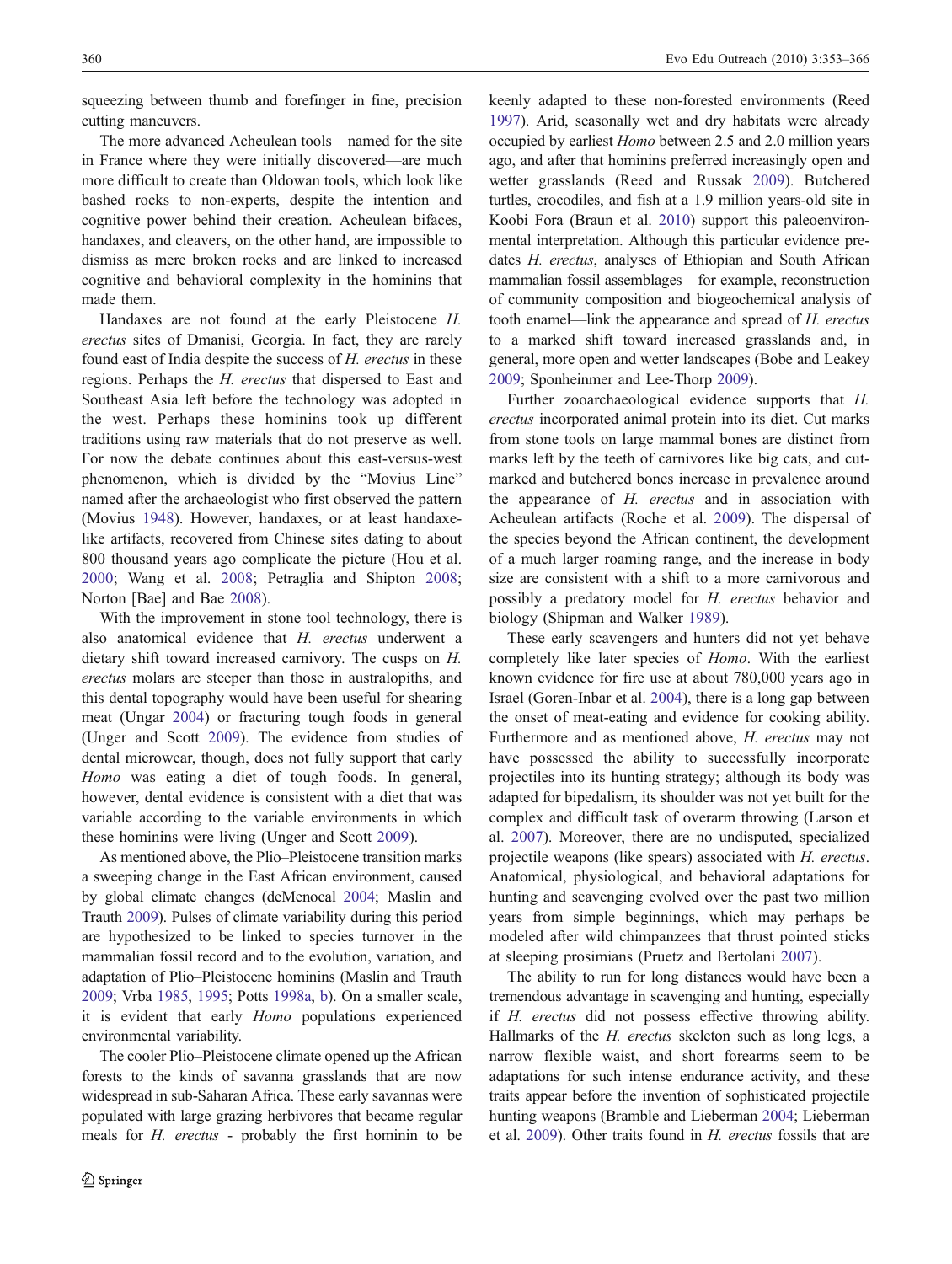consistent with running adaptations including larger anterior and posterior semicircular canals (the parts of the inner ear that coordinate with the eyes to accommodate for head movement), a large attachment for the nuchal ligament on the back of the skull (to aid in head stability), larger gluteal muscles (as reconstructed from the bony pelvis), and enlarged lumbar vertebral bodies and leg joints (for withstanding impact; Bramble and Lieberman [2004](#page-12-0); Lieberman et al. [2009](#page-13-0)). Adaptations for endurance running would also have benefited the evolution of throwing ability and may have been exaptive for humanlike throwing (Larson [2009\)](#page-13-0).

Preserved footprints from the Ileret region east of Lake Turkana show that H. erectus feet were just as well designed for walking and running as the rest of the body (Bennett et al. [2009](#page-12-0)). Scavenging would have been easier with endurance running capabilities, but the success rate at hunting down medium-to-large game would have significantly improved thanks to persistence (Lieberman et al. [2009\)](#page-13-0). With all of this foraging activity out on the open, sun-scorched savanna, it would have been imperative that H. erectus could regulate its temperature; this is when intense sweat cooling, aided by body fur loss, may have originated (Jablonski [2004\)](#page-13-0). Molecular phylogenetics of body lice (Reed et al. [2007](#page-13-0)) or another innovative research avenue may soon provide a date for the drastic reduction of body fur in hominins.

#### Current Debates

What Exactly Is the Genus Homo?

Part of what inhibits a consensus on what constitutes the genus Homo (and this applies to debates about the validity of many fossil taxa) is the fact that, as in all of the great apes, there are no new discrete anatomical traits that appear or disappear in Homo—at least none that fossilize—that were absent or present in preceding hominins. There are only new trends in Homo. With no exclusive differences by which to distinguish *Homo* from earlier hominins, the node connecting their separate evolutionary branches is blurry, and with each new discovery, it becomes blurrier.

Some early Homo fossils (and early Homo candidates) link to some dental traits of australopiths and some postcranial traits of later Homo, while others link to some dental traits of Homo yet retain more primitive postcranial morphology. Some isolated teeth and jaws look more primitive while others look more derived. It is difficult to sort out the evolutionary relationships of early *Homo* fossils.

As a result, there is some disagreement regarding the genus attribution of the habilis and rudolfensis material and, by extension, the definition of the genus Homo. Under a new definition of Homo offered by Wood and Collard [\(1999;](#page-14-0) Wood [2009](#page-14-0)), all members display traits of a single adaptive complex that are manifested in body size and shape, locomotion, and relative size of the teeth and jaws. Therefore, if fossils designated as Homo must be more like humans than australopiths, then, according to some researchers, specimens belonging to H. habilis and H. rudolfensis fit better in Australopithecus. If this scheme is followed, then H. erectus fossils are the earliest Homo on record.

However, as *H. habilis* remains the best candidate ancestor for all later species of Homo, this is strong evidence for an ancestry or clade-based definition of the genus that includes habilis (Kimbel [2009](#page-13-0)). This scheme is still currently followed by the majority of paleontologists. It is not yet clear if any of the traits of the aforementioned adaptive complex were significant to the origin of the genus Homo, but that does not diminish the evidence or weaken the case for its start at the end of the Pliocene (Kimbel [2009](#page-13-0)).

How Much Overlap Between Species and How Much Variation Within Species?

In 2007, Spoor et al. ([2007\)](#page-14-0) announced two fossils from the site of Ileret, Kenya, on the eastern side of Lake Turkana. One was a H. erectus cranium (KNM-ER 42700) and the other a H. habilis maxilla (KNM-ER 42703), and they each contributed toward a potentially new understanding of early Homo.

First, the H. habilis maxilla, from 1.4 million years ago, extends the known existence of that species 400,000 years past the first appearance of H. erectus. As long as the maxilla really is  $H$ . habilis, then this implies that the two species lived sympatrically (living the same place) in the Turkana Basin for a half-million years and that all that separated the smaller-bodied H. habilis from the bigger H. erectus may have been a dietary or foraging difference.

Under a Darwinian model of speciation, one would expect to find that some H. habilis would continue evolving after a small subpopulation had branched off to later become H. erectus. However, these fossils represent another example of separate hominin species preferring similar geographic regions and potentially similar environments. Obviously there is no such species overlap today, but in our evolutionary past, there were at least three instances where two or more hominins most likely overlapped in space and time: (a) robust australopiths (Paranthropus) and early Homo in East and South Africa, (b) Neanderthals and H. sapiens in Europe, and (c) Homo floresiensis (the so-called "hobbits") and *H. sapiens* in Indonesia. Now, with the new Ileret finds, H. habilis and H. erectus may be added to that list.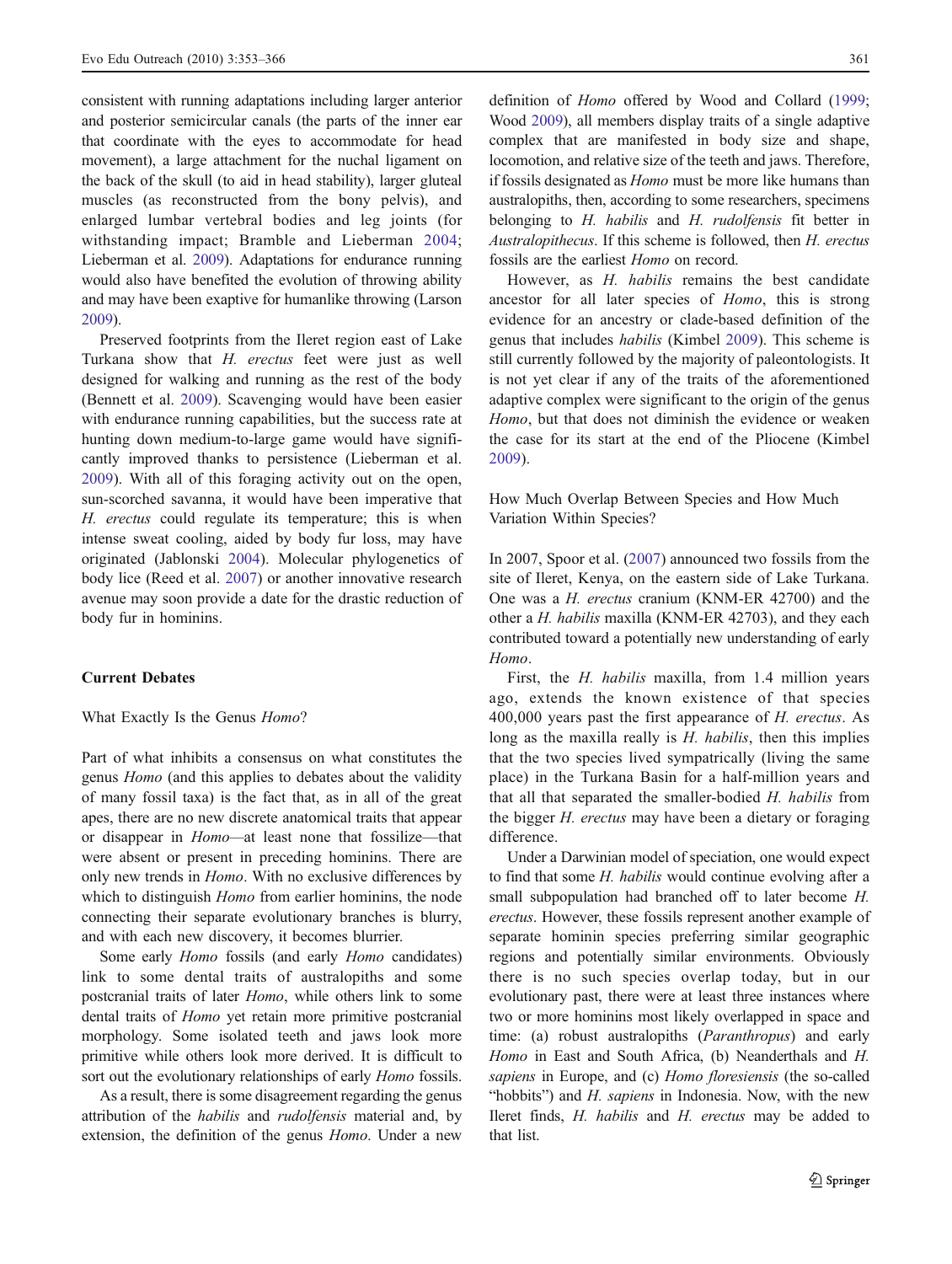The morphology of the second fossil announced by Spoor et al. as the H. erectus cranium opens up a completely different can of worms. It is small and primitive. Thus, if it is indeed *H. erectus*, it expands the known range of variation on the small end for the species. However, its attribution to H. erectus has been questioned (Baab [2008b](#page-12-0)).

Understanding the level of variation within H. erectus is important for many reasons, one being the estimation of sexual dimorphism—a trait that has major implications for how we reconstruct social and reproductive behavior. Along the hominin evolutionary path, sexual dimorphism has decreased. Males and females were more disparate in body size than men and women are today, implying that past hominin social and reproductive strategies were apelike in comparison to ours. Until recently, it was assumed that the modern level of sexual dimorphism with males and females being fairly similar in body size and tooth size—was achieved by H. erectus. New discoveries like the Ileret cranium, which is smaller than regional and contemporaneous conspecifics, and like the small Dmanisi individuals which show a large size range within a single species (Baab [2008b;](#page-12-0) Rightmire and Lordkipanidze [2009](#page-13-0); but see Gabunia et al. [2002](#page-12-0)) are causing scholars to rethink traditional assumptions about H. erectus sexual dimorphism.

Once hominins achieve modern human levels of dimorphism, it may be hypothesized that modern reproductive strategies evolved as well. Normally pair-bonding between a male and female—including a particularly large increase in paternal investment as compared to previous hominins and to extant primates—is deemed necessary to raise highly vulnerable offspring such as large-brained, vulnerable, and slow-to-mature babies, like human babies. Pair-bonded primates tend to have low levels of sexual dimorphism since male–male competition for mates is decreased. However, with relatively small brains compared to modern humans, H. erectus young were not growing up as slowly as humans (Dean and Smith [2009\)](#page-12-0), so selection may not yet have favored increased paternal investment and pairbonding behavior. If researchers determine that H. erectus had higher levels of sexual dimorphism than modern humans, then this will imply that they experienced higher male–male competition for mates than our more recent ancestors. However, until there are sufficient numbers of specimens recovered from sufficient numbers of sites both from similar ages and regions and also across time and space—such an estimate will be difficult to establish firmly.

### Did H. erectus Originate Outside of Africa?

Based on geochronology of volcanic rocks at the site, the H. erectus fossils from Dmanisi, Georgia have been dated to about 1.78 million years ago (Gabunia et al. [2000\)](#page-12-0). The site of Mojokerto in Indonesia may be just as old (Swisher et al.

[1994;](#page-14-0) Huffman et al. [2006\)](#page-13-0); and, along with Dmanisi, these sites preserve the early appearances of H. erectus outside of Africa. Remarkably, their ages coincide with the first appearance of H. erectus within Africa (e.g., the cranium KNM-ER 3733 dated to about 1.78 million years ago; Feibel et al. [1989](#page-12-0)), where the taxon presumably originated.

The Dmanisi fossils (Fig. 6), although attributed to H. erectus, do not share some key features with conspecifics in Africa and Asia, yet they do share some primitive features with H. habilis, like KNM-ER 1813 and OH 13 (Rightmire and Lordkipanidze [2009](#page-13-0)). This interpretation supports the hypothesis that H. erectus descended from H. habilis. However, there is a new hypothesis for the biogeographical origins of H. erectus based on the morphological affinities of the Dmanisi fossils: Since the Dmanisi hominins appear to have been the first post-H. habilis hominins to disperse out of East Africa, H. erectus evolved outside of Africa, possibly in western Asia (Rightmire and Lordkipanidze [2009](#page-13-0)). The early dates in Indonesia could be taken to support this hypothesis and, potentially, so can new H. erectus remains dated to 1.7 million years ago from the Yuanmou Basin in southwest China (Zhu et al. [2008](#page-14-0)).

### Did Primitive Homo Survive into the Late Pleistocene?

In 2004, Australian and Indonesian researchers, working at the Liang Bua cave on the island of Flores, Indonesia, announced an enigmatic new hominin they called H. floresiensis (Brown et al. [2004;](#page-12-0) Morwood et al. [2005\)](#page-13-0). The new species, which lived between 94 and 17,000 years ago, is represented by the small-bodied skeletal and dental remains of at least nine and as many as 14 individuals, most notably by the wellpreserved partial skeleton known as LB1. For the last six years since the discovery, a lively debate has persisted over the remains due to their many surprising traits. Hypotheses that the remains are diseased and are not representative of a new species have circulated in the literature. However, a



Fig. 6 Two of the excellently preserved skulls discovered at the early Pleistocene site of Dmanisi, Georgia. D 3444 is on the left and D 2700 is on the right. Photograph by the author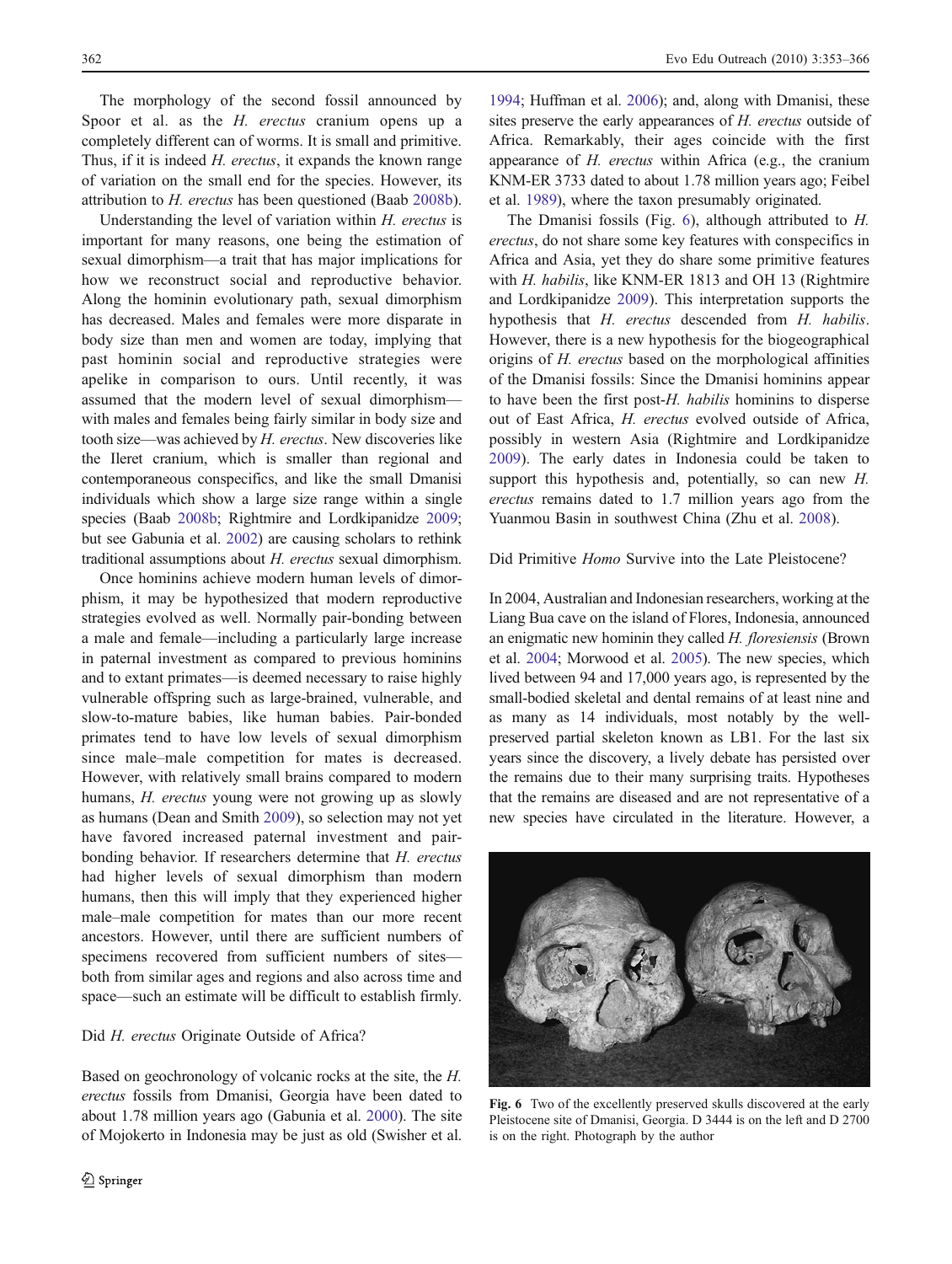<span id="page-11-0"></span>recent review of all of the current available evidence finds that the Liang Bua hominins are indeed a late-surviving species of early pre-*H. erectus* (Aiello 2010).

The strikingly small stature of LB1, reaching only 1.06 meters tall, as a full-grown adult, earned it the nickname of "hobbit" after the small-bodied people in J. R. R. Tolkien's novels. Not only is LB1 far smaller than all modern adult humans including pygmies, it is similar in size to the famous partial skeleton of the A. afarensis known as "Lucy"—a fossil over three million years older than LB1. What is even more surprising is the cranial capacity of LB1, as the brain is estimated to be only between 385 and 417 cubic centimeters (Falk et al. [2005a](#page-12-0)), which is on par with the smallest australopiths.

The tiny brain of the single preserved cranium has led some to suggest that the best explanation for LB1 is that it suffered from microcephaly—a pathologically small brain that can be caused by a number of genetic and developmental abnormalities. However, the brain shape of LB1 (as digitally reconstructed from the endocasts of the cranium), although small, appears to be normal (for some of this debate, see Aiello 2010; Falk et al. [2005a,](#page-12-0) [b;](#page-12-0) Martin et al. [2006\)](#page-13-0). Relatively little is known about microcephaly, but based on the skulls and radiographs available for people affected with the condition, the shape of the brain is usually altered from that of normally-developed brains. Other individuals from Liang Bua are small like LB1, but unfortunately, none has a preserved skull to allow brain size estimation.

Despite issues of body and brain size (which have been traditionally important for identifying Homo), the discovery team placed the Liang Bua remains in the genus Homo. The tooth, jaw, face, and cranial anatomy resemble that of H. erectus, and the associated archaeological evidence (like advanced tools and evidence of hunting and fire use) indicates behavioral complexity. To explain the small stature of these hominins, the discoverers offered the following hypothesis: H. floresiensis descended from a population of H. erectus living in Indonesia, and their small bodies are the result of long-term isolation and ecological pressures specific to islands. Island dwarfism is not very well understood, but patterns of animal body sizes around the world reveal that island ecology sometimes influences body size. Small animals sometimes grow large on islands compared to their relatives on the mainland, because predator pressure is relaxed. But large animals tend to get smaller because islands have limited resources. The giant rats of Flores are a good example of the former, and the extinct miniature elephants of Flores probably reflect the latter. H. floresiensis could be a descendant of H. erectus that survived on Flores the same way that elephants did; it got small.

The problem with the insular dwarfing hypothesis is it that it does not quite explain why the Liang Bua hominins do not look like scaled down H. erectus. Instead, for

example, the carpals, or wrist bones, are primitive and apelike (Tocheri et al. [2007\)](#page-14-0), the feet are large (Jungers et al. [2009a](#page-13-0)), and the long upper extremities and short legs echo the limb proportions of "Lucy" A.L. 288-1 (Jungers [2009](#page-13-0); Jungers et al. [2009b](#page-13-0)). As researchers continue to perform in-depth analyses of the bones, the results strengthen the other initial hypothesis, which is that the Liang Bua hominins descended from a population that dispersed from Africa prior to the evolution of H. erectus.

### Summary

The origin of the genus *Homo* in Africa signals the beginning of the shift from increasingly bipedal apes to primitive, largebrained, stone tool-making, meat-eaters that traveled far and wide. This early part of the human genus is represented by three species: H. habilis, H. rudolfensis, and H. erectus. H. habilis is known for retaining primitive features that link it to australopiths and for being the first stone tool makers. Little is known about H. rudolfensis except that it had a relatively large brain and large teeth compared to H. habilis and that it overlapped in time and space with other early Homo. Our understanding of the paleobiology and evolution of the largerbrained H. erectus is enhanced due to its richer fossil record. H. erectus was the first obligate, fully committed biped, and with a body adapted for modern striding locomotion, it was also the first in the human lineage to disperse outside of Africa. New discoveries controversially hint that the origin of H. erectus may not have been African, as is the prevailing hypothesis, and, furthermore, diminutive and primitive hominins from Flores may be descendants of an even earlier dispersal of *Homo* than *H. erectus*. In spite of all the questions that remain to be answered about early Homo, these hominins are the first to tip the scale from the more apish side of our evolutionary history toward the more human one.

Acknowledgments I am grateful to William Harcourt-Smith for giving me the opportunity to write this paper and also to Kevin Stacey, Christopher Bae, and two anonymous reviewers for their help in improving an earlier version of the manuscript. I am also pleased to be indebted to Susan Antón, Nina Jablonski, Pat Shipman, and Alan Walker for sharing their wisdom about early Homo with me.

#### References

- Aiello LC. Five years of Homo floresiensis. Am J Phys Anthropol. 2010;142:167–79.
- Antón SC. Natural history of Homo erectus. Yrbk Phys Anthropol. 2003;46:126–70.
- Arambourg C. L'hominien fossile de Ternifine (Algérie). Comptes rendus de l'Académie des Sciences de Paris. 1954;239:893–5.
- Arambourg C. A recent discovery in human paleontology: Atlanthropus of Ternifine (Algeria). Am J Phys Anthropol. 1955;13:191–201.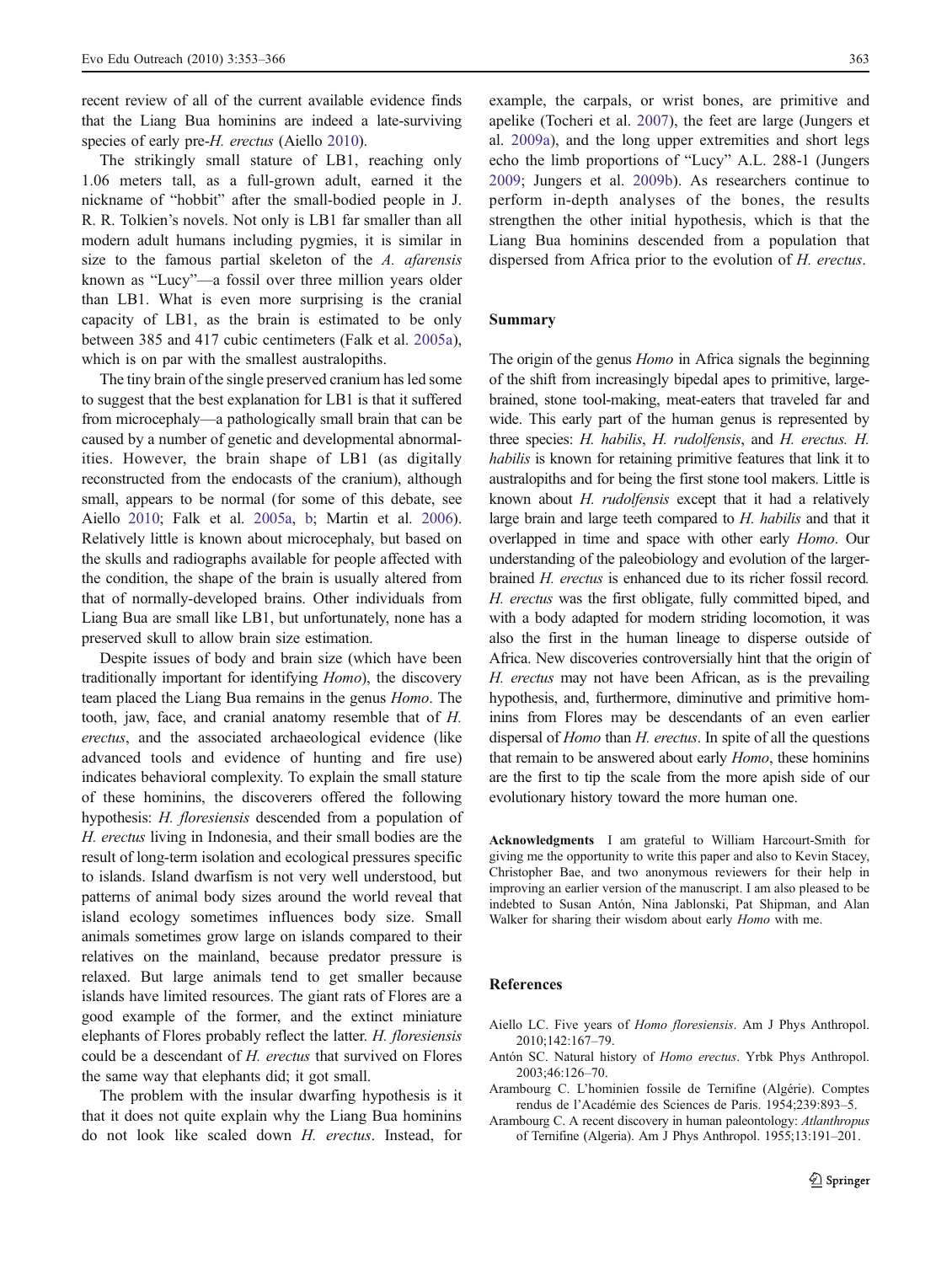- <span id="page-12-0"></span>Arambourg C, Biberson P. The fossil human remains from the Paleolithic site of Sidi Abderrahman (Morocco). Am J Phys Anthropol. 1956;14:467–90.
- Asfaw B, White T, Lovejoy O, Latimer B, Simpson S, Suwa G. Australopithecus garhi: a new species of early hominin from Ethiopia. Science. 1999;284:629–35.
- Baab KL. The taxonomic implications of cranial shape variation in Homo erectus. J Hum Evol. 2008a;54:827–47.
- Baab KL. A re-evaluation of the taxonomic affinities of the early Homo cranium KNM-ER 42700. J Hum Evol. 2008b;55:741–6.
- Bennett MR, Harris JWK, Richmond BG, Braun DR, Muba E, Kiura P, et al. Early hominin foot morphology based on 1.5-millionyear-old footprints from Ileret, Kenya. Science. 2009;323 (5918):1197–201.
- Berger LR, de Ruiter DJ, Churchill SE, Schmid P, Carlson KJ, Dirks PHGM, et al. Australopithecus sediba: a new species of Homolike australopith from South Africa. Science. 2010;328:195–204.
- Bingham PM. Human uniqueness: a general theory. Q Rev Biol. 1999;74:122–69.
- Black D. On a lower molar hominid tooth from the Chou Kou Tien deposit. Palaeontol Sin Ser D. 1927;7:1.
- Black D. The Croonian lecture: on the discovery, morphology and environment of Sinanthropus pekinensis. Philos Trans R Soc B. 1933;223:57–120.
- Blumenschine RJ, Peters CR, Masao FT, Clarke RJ, Deino AL, Hay RL, et al. Late Pliocene Homo and hominid land use from western Olduvai Gorge, Tanzania. Science. 2003;299:1217–21.
- Bobe R, Leakey MG. Ecology of the Plio–Pleistocene mammals in the Omo-Turkana Basin and the emergence of Homo. In: Grine F et al., editors. The first humans—origin and early evolution of the genus Homo. Berlin: Springer; 2009. p. 173–84.
- Bramble DM, Lieberman DE. Endurance running and the evolution of Homo. Nature. 2004;432:345-52.
- Braun DR, Plummer T, Ditchfield P, Ferraro JV, Maina D, Bishop LC, et al. Oldowan behavior and raw material transport: perspectives from the Kanjera formation. J Arch Sci. 2008a;35:2329–45.
- Braun DR, Tactikos JC, Ferraro JV, Arnow SL, Harris JWK. Oldowan reduction sequences: methodological considerations. J Arch Sci. 2008b;35:2153–63.
- Braun DR, Harris JWK, Levin NE, McCoy JT, Herries AIR, Bishop BMK, et al. Early hominin diet included diverse terrestrial and aquatic animals 1.95 Ma in East Turkana, Kenya. PNAS. 2010;107(22):10002–7.
- Brown F, Harris J, Leakey R, Walker A. Early Homo erectus skeleton from west Lake Turkana, Kenya. Nature. 1985;316:788–92.
- Brown P, Sutikna T, Morwood MJ, Soejono RP, Jatmiko, Wayhu, et al. A new small-bodied hominin from the Late Pleistocene of Flores Indonesia. Nature. 2004;431:1055–61.
- Calvin WH. The throwing Madonna: essays on the brain. New York: Bantam; 1983.
- Carlson K, Wrangham R, Muller M, Sumner R, Morbeck ME, Nishida T, et al. The locomotor repertoire of early Homo: insights from chimpanzee variation. Am J Phys Anthropol. 2010;Suppl 50:42.
- Clarke RJ, Howell FC, Brain CK. More evidence of an advanced hominid at Swartkrans. Nature. 1970;225:1219–22.
- Day MH. Postcranial remains of Homo erectus from Bed IV, Olduvai Gorge, Tanzania. Nature. 1971;232:383–7.
- Day MH. Guide to fossil man. 4th ed. Chicago: University of Chicago Press; 1986.
- Day MH, Leakey REF. New evidence of the genus Homo from East Rudolf Kenya. III. Am J Phys Anthropol. 1974;41:367–80.
- Day MH, Leakey REF, Walker AC, Wood BA. New hominids from East Rudolf Kenya. I. Am J Phys Anthropol. 1975;42:461–76.
- de Heinzelin J, Clark JD, White T, Hart W, Renne P, WoldeGabriel G, et al. Environment and behavior of 2.5-million-year-old Bouri hominids. Science. 1999;284:625–9.
- Dean MC, Smith BH. Growth and development of the Nariokotome youth, KNM-ET 15000. In: Grine F et al., editors. The first humans—origin and early evolution of the genus Homo. Berlin: Springer; 2009. p. 101–20.
- Deino AL, Hill A. <sup>40</sup>Ar/<sup>39</sup> Ar dating of Chemeron formation strata encompassing the site of hominin KNM-BC 1, Tugen Hills, Kenya. J Hum Evol. 2002;42:141–51.
- deMenocal PB. African climate change and faunal evolution during the Pliocene–Pleistocene. Earth Planet Sci Lett. 2004;220(1–2):3–24.
- Dubois E. Pithecanthropus erectus, ein menschenahnliche Ubergangsform aus Java. Batavia: Landesdruckerei; 1894.
- Dubois E. Figures of the calvarium and endocranial cast, a fragment of the mandible and three teeth of Pithecanthropus erectus. Proc K Ned Akad Wet. 1924;27:459–64.
- Dunsworth HM. The identity of the Chemeron temporal. Am J Phys Anthropol. 2002;Suppl 34:65.
- Dunsworth HM, Walker A. Early genus Homo. In: Hartwig W, editor. The primate fossil record. Cambridge: Cambridge University Press; 2002. p. 419–26.
- Dunsworth HM, Challis JH, Walker A. Throwing and bipedalism: a new look at an old idea. In: Franzen JL, Dohler M, Moya-Sola S, editors. Upright walking. Frankfurt: Senckenberg Institute; 2003. p. 105–10.
- Falk D, Hildebolt C, Smith K, Morwood MJ, Sutikna T, Brown P, et al. The brain of LB1, Homo floresiensis. Science. 2005a;308:242–5.
- Falk D, Hildebolt C, Smith K, Morwood MJ, Sutikna T, Jatmiko, et al. Response to comment on "The brain of LB1 Homo floresiensis". Science. 2005b;310:236.
- Feibel C, Brown FH, McDougall I. Stratigraphic context of fossil hominids from the Omo group deposits: Northern Turkana Basin, Kenya and Ethiopia. Am J Phys Anthropol. 1989;78(4):595–622.
- Gabunia LK, Vekua A. A Plio–Pleistocene hominid from Dmanisi, East Georgia, Caucasus. Nature. 1995;373:509–12.
- Gabunia L, Vekua A, Lordkipanidze D, Swisher CC, Ferring R, Justus A, et al. Earliest Pleistocene hominid cranial remains from Dmanisi, Republic of Georgia: taxonomy, geological setting, and age. Science. 2000;288(5468):1019–25.
- Gabunia L, Vekua AK, de Lumly MA, Lordkipanidze D. A new species of *Homo* represented by a fossil from the bottom part of the Pleistocene layer at Dmanisi, Georgia. Archaeol Ethnol Anthropol Eurasia. 2002;4:145–52.
- Gibbons A. Human ancestor caught in the midst of a makeover. Science. 2010;328:413.
- Goren-Inbar N, Alperson N, Kislev ME, Simchoni O, Melamed Y, Ben-Nun A, et al. Evidence of hominin control of fire at Gesher Benot Ya`aqov, Israel. Science. 2004;304(5671):725–7.
- Graves RR, McCarthy RC, Lupo AC, Wescott DJ, Cunningham DL. New estimates of stature and body mass for KNM-WT 15000. Am J Phys Anthropol. 2010;Suppl 50:106–7.
- Grine FE, Fleagle JG. The first humans: a summary perspective on the origin and early evolution of the genus Homo. In: Grine F et al., editors. The first humans—origin and early evolution of the genus Homo. Berlin: Springer; 2009. p. 197–207.
- Hill A, Ward S, Deino A, Curtis G, Drake R. Earliest Homo. Nature. 1992;355:719–22.
- Holloway RL. Human paleontological evidence relevant to language behavior. Hum Neurobiol. 1983;2:105–14.
- Holloway R. Brain. In: Delson E et al., editors. Encyclopedia of human evolution and prehistory. New York: Garland; 2000. p. 141–9.
- Hou YM, Potts R, Yuan BY, et al. Mid-Pleistocene Acheulean-like stone technology of the Bose Basin, South China. Science. 2000;287:1622–6.
- Howell FC. Pliocene/Pleistocene Hominidae in eastern Africa: absolute and relative ages. In: Bishop WW, Miller JA, editors. Calibration of hominoid evolution. Edinburgh: Scottish Academic; 1972. p. 331–68.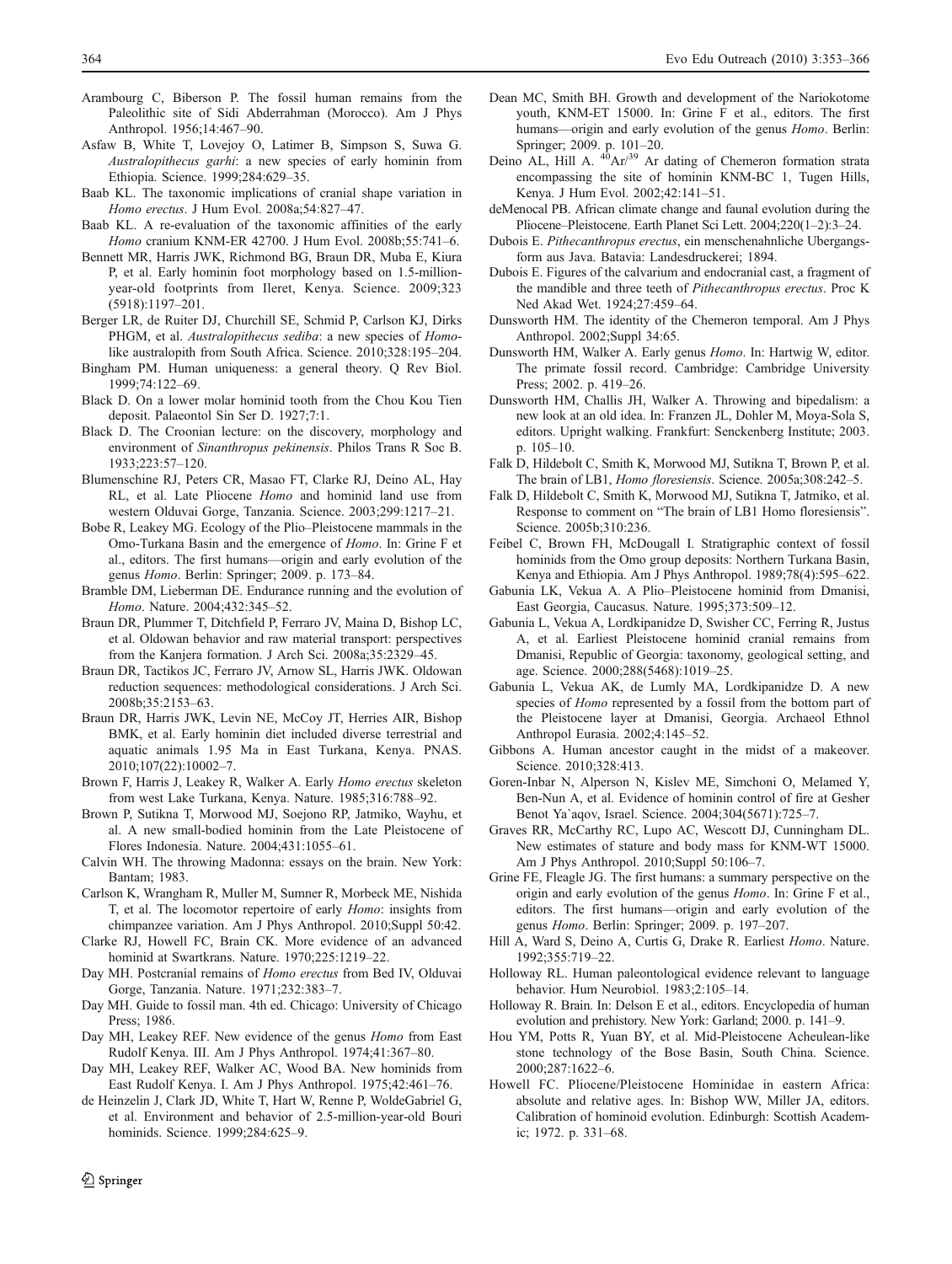- <span id="page-13-0"></span>Howell FC. Hominidae. In: Maglio VJ, Cooke HBS, editors. Evolution of African mammals. Cambridge: Harvard University Press; 1978. p. 154–248.
- Huffman OF, Zaim Y, Kappelman J, Ruez DR Jr, de Vos J, Rizal Y, et al. Relocation of the 1936 Mojokerto skull discovery site near Perning, East Java. J Hum Evol. 2006;50:431–51.
- Hughes AR, Tobias PV. A fossil skull probably of the genus Homo from Sterkfontein, Transvaal. Nature. 1977;265:310–2.
- Indriati E, Swisher CC III, Lepre C, Quinn RL, Suriyanto RA, Hascaryo AT, et al. The age of the 20 meter Solo River Terrace, Ngandong (Java, Indonesia) reconsidered. Am J Phys Anthropol. 2010;Suppl 50:135.
- Jablonski NG. The evolution of human skin and skin color. Ann Rev Anthropol. 2004;33:585–623.
- Johanson DC, Masao FT, Eck GG, White TD, Walter RC, Kimbel WH, et al. New partial skeleton of *Homo habilis* from Olduvai Gorge, Tanzania. Nature. 1987;327:205–9.
- Jungers WL. Interlimb proportions in humans and fossil hominins: variability and scaling. In: Grine F et al., editors. The first humans—origin and early evolution of the genus *Homo*. Berlin: Springer; 2009. p. 93–8.
- Jungers WL, Harcourt-Smith WEH, Wunderlich RE, Tocheri MW, Larson SG, Sutikna T, et al. The foot of Homo floresiensis. Nature. 2009a;459:81–4.
- Jungers WL, Larson SG, Harcourt-Smith W, Morwood MJ, Sutikna T, Awe Due R, et al. Descriptions of the lower limb skeleton of Homo floresiensis. J Hum Evol. 2009b;57:538–54.
- Kimbel WH. The origin of Homo. In: Grine F et al., editors. The first humans—origin and early evolution of the genus *Homo*. Berlin: Springer; 2009. p. 31–7.
- Kimbel WH, Walter RC, Johanson DC, Reed KE, Aronson JL, Assefa Z, et al. Late Pliocene Homo and Oldowan tools from the Hadar Formation (Kada Hadar Member), Ethiopia. J Hum Evol. 1996;31:549–61.
- Larson SG. Evolution of the hominin shoulder: early Homo. In: Grine F et al., editors. The first humans—origin and early evolution of the genus Homo. Berlin: Springer; 2009. p. 65–75.
- Larson SG, Jungers WL, Morwood MJ, Sutikna T, Jatmiko SEW, Due RA, et al. *Homo floresiensis* and the evolution of the hominin shoulder. J Hum Evol. 2007;53(6):718–31.
- Leakey LSB. New finds at Olduvai Gorge. Nature. 1961;189:649–50.
- Leakey MD. Discovery of postcranial remains of Homo erectus and associated artifacts in Bed IV at Olduvai Gorge, Tanzania. Nature. 1971;232:380–3.
- Leakey REF. Further evidence of lower Pleistocene hominids from East Rudolf, North Kenya, 1972. Nature. 1973a;242:170–3.
- Leakey REF. Evidence for an advanced Plio–Pleistocene hominid from East Rudolf, Kenya. Nature. 1973b;242:447–50.
- Leakey REF. Further evidence of lower Pleistocene hominids from East Rudolf, North Kenya, 1973. Nature. 1974;248:653–6.
- Leakey REF. New hominid fossils from the Koobi Fora formation in Northern Kenya. Nature. 1976;261:574–6.
- Leakey LSB, Leakey MD. Recent discoveries of fossil hominids in Tanganyika: at Olduvai and near Lake Natron. Nature. 1964;202:5–7.
- Leakey REF, Wood BA. New evidence of the genus Homo from East Rudolf Kenya. II. Am J Phys Anthropol. 1973;39:355–68.
- Leakey LSB, Tobias PV, Napier JR. A new species of the genus Homo from Olduvai Gorge. Nature. 1964;202:7–9.
- Leakey MD, Clarke RJ, Leakey LSB. New hominid skull from Bed I, Olduvai Gorge, Tanzania. Nature. 1971;232:308–12.
- Lieberman DE, Bramble DM, Raichlen DA, Shea JJ. Brains, brawn, and the evolution of human endurance running capabilities. In: Grine F et al., editors. The first humans—origin and early evolution of the genus Homo. Berlin: Springer; 2009. p. 77–92.
- Lockwood C, Kimbel W, Lynch J. Temporal bone morphology and earliest Homo. Am J Phys Anthropol. 2002;Suppl 34:102–3.
- Lordkipanidze D, Vekua A, Ferring R, Rightmire GP, Agusti J, Kiladze G, et al. The earliest toothless hominin skull. Nature. 2005;434:717–8.
- Lordkipanidze D, Jashashvili T, Vekua A, Ponce de León MS, Zollikofer CPE, Rightmire GP, et al. Postcranial evidence from early Homo from Dmanisi, Georgia. Nature. 2007;449:305–10.
- Martin RD, Maclarnon AM, Phillips JL, Dussubieux L, Williams PR, Dobyns WB. Comment on "The brain of LB1 Homo floresiensis". Science. 2006;312:999.
- Maslin MA, Trauth MH. Plio–Pleistocene East African pulsed climate variability and its influence on early human evolution. In: Grine F et al., editors. The first humans—origin and early evolution of the genus Homo. Berlin: Springer; 2009. p. 151–8.
- Miller JA. Does brain size variability provide evidence of multiple species in *Homo habilis*? Am J Phys Anthropol. 1990;84(4):385– 98.
- Morwood MJ, Brown P, Jatmiko, Sutikna T, Saptona EW, Westaway KE, et al. Further evidence for small-bodied hominins from the Late Pleistocene of Flores Indonesia. Nature. 2005;437:1012–7.
- Movius HL. The Lower Palaeolithic cultures of southern and eastern Asia. Trans Am Philos Soc. 1948;38:329–420.
- Norton (Bae) CJ, Bae K. The Movius Line sensu lato (Norton et al. 2006) further assessed and defined. J Hum Evol. 2008;55:1148– 50.
- Ohman JC, Wood C, Wood B, Crompton RH, Günther MM, Yu L, et al. Stature-at-death of KNM-WT 15000. Hum Evol. 2000;17(3– 4):129–41.
- Petraglia MD, Shipton C. Large cutting tool variation west and east of the Movius Line. J Hum Evol. 2008;55:962–6.
- Potts R. Environmental hypotheses of hominin evolution. Yrbk Phys Anthropol. 1998a;41:93–136.
- Potts R. Variability selection in hominid evolution. Evol Anthropol. 1998b;7:81–96.
- Pruetz JD, Bertolani P. Savanna chimpanzees, Pan troglodytes verus, hunt with tools. Curr Biol. 2007;17:1–6.
- Reed KE. Early hominid evolution and ecological change through the African Plio–Pleistocene. J Hum Evol. 1997;32:289–322.
- Reed KE, Russak SM. Tracking ecological change in relation to the emergence of Homo near the Plio–Pleistocene boundary. In: Grine F et al., editors. The first humans—origin and early evolution of the genus Homo. Berlin: Springer; 2009. p. 159–71.
- Reed DL, Light JE, Allen JM, Kirchman JJ. Pair of lice lost or parasites regained: the evolutionary history of anthropoid primate lice. BMC Biol. 2007;5:7.
- Rightmire GP, Lordkipanidze D. Comparisons of early Pleistocene skulls from East Africa and the Georgian Caucasus: evidence bearing on the origin and systematics of genus Homo. In: Grine F et al., editors. The first humans—origin and early evolution of the genus Homo. Berlin: Springer; 2009. p. 39–48.
- Rightmire GP, Lordkipanidze D, Vekua A. Anatomical descriptions, comparative studies and evolutionary significance of the hominin skulls from Dmanisi, Republic of Georgia. J Hum Evol. 2006;50 (2):115–41.
- Roche H, Blumenschine RJ, Shea JJ. Origins and adaptations of early Homo: what archaeology tells us. In: Grine F et al., editors. The first humans—origin and early evolution of the genus Homo. Berlin: Springer; 2009. p. 135–47.
- Ruff C. Relative limb strength and locomotion in Homo habilis. Am J Phys Anthropol. 2009;138:90–100.
- Ruff CB, Trinkaus E, Holliday TW. Body mass and encephalization in Pleistocene Homo. Nature. 1997;387:173–6.
- Sartono S. Discovery of another hominid skull at Sangiran, Central Java. Curr Anthropol. 1972;13(1):124–5.
- Semaw S, Renne P, Harris JWK, Feibel CS, Bernor RL, Fesseha N, et al. 2.5-million-year-old stone tools from Gona, Ethiopia. Science. 1997;284:625–9.